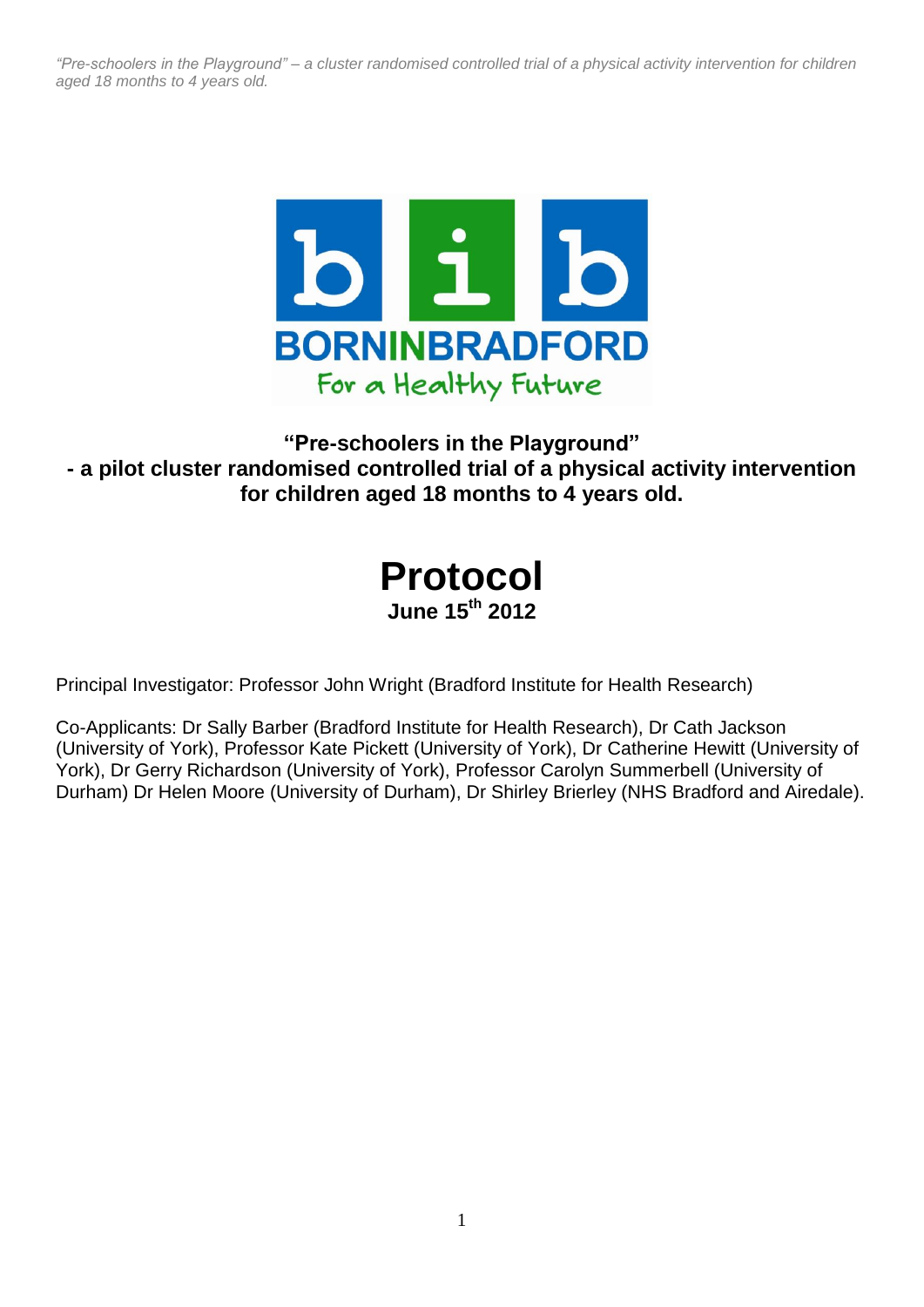# **Table of Contents**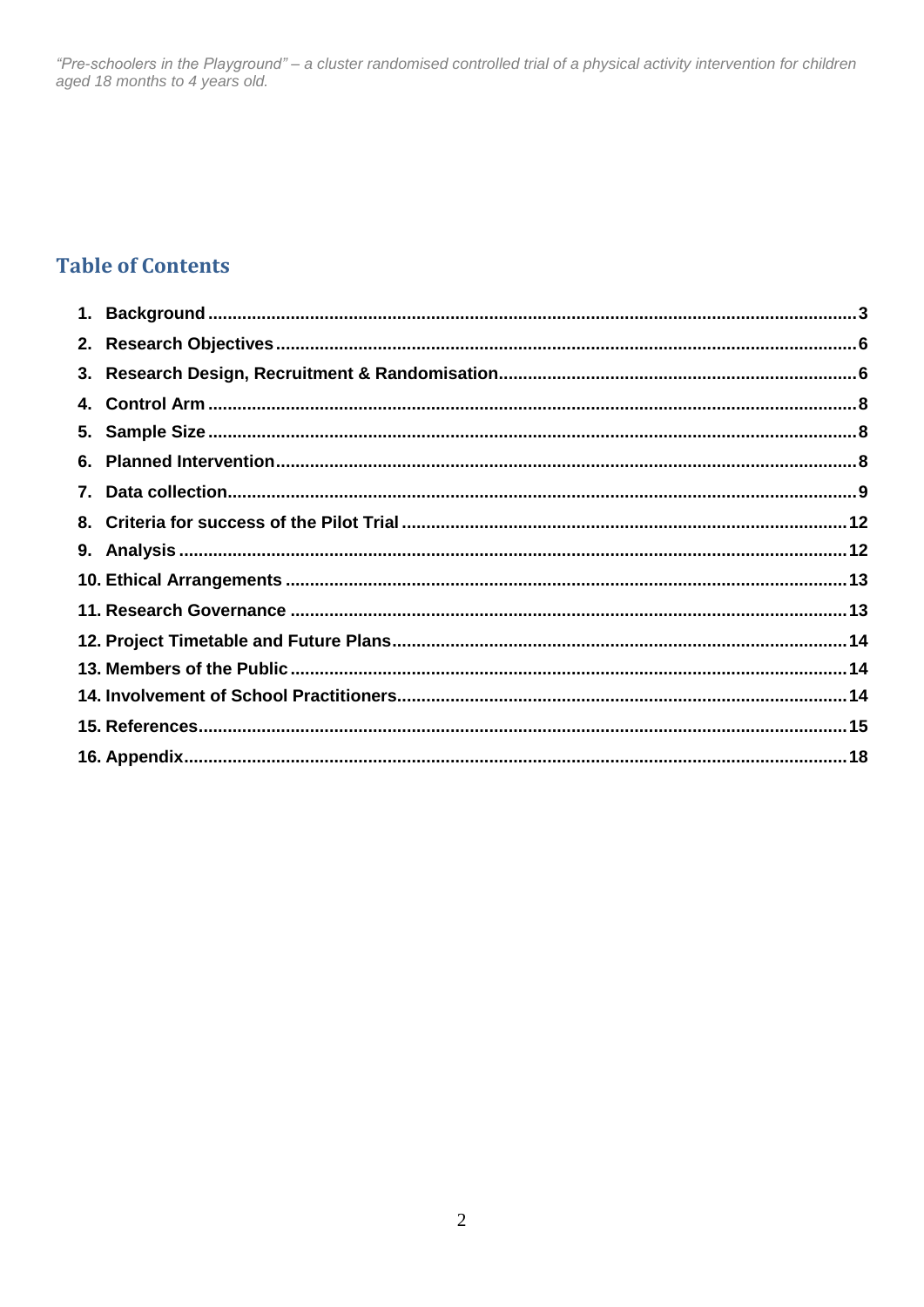# **1. Background**

# *1.1 Physical activity and the pre-school years*

The pre-school years are considered a critical period for establishing healthy lifestyle behaviours such as physical activity (PA). <sup>1</sup> The benefits of engaging in regular PA in the pre-school years are many, with one of the most significant being the promotion of healthy weight during childhood.<sup>2</sup> In pre-school children the prevalence of overweight and obesity has doubled in recent decades <sup>3</sup> and in the mid 2000's over a third of pre-school children in the UK and US were overweight and obese.<sup>4</sup> Despite the widespread belief that the prevalence of childhood obesity is still escalating, contemporary high quality studies suggest a slowing in the rate of rise in some countries including the UK. <sup>5</sup> Whilst this appears promising, levels still remain high and are heterogeneous within countries. For example, in England childhood obesity is higher in urban areas, in children from deprived backgrounds and in certain ethnic minority groups including Black and Asian populations. <sup>6</sup> Although the cause of obesity has not been fully identified it is probable that reduced PA and increased sedentary behaviour are important contributing factors. <sup>7,8</sup> Lower time spent in MVPA during the early years has been shown to be associated with higher fat mass (+0.75 kg for girls and +0.61 kg for boys in the lowest compared to highest quartile).<sup>2</sup> Additionally reduced MVPA at age 5 increases fat mass at age 8 and 11 years old; for every 10 minutes/day of MVPA at age 5, fat mass has been reported to decrease by 0.2kg at age 8 and 11 years.  $^2$  Furthermore, levels of MVPA have been inversely associated with measures of central adiposity in children aged 3-8 years old. <sup>9</sup>

Observational and experimental studies have shown that regular PA has other important health and social implications for pre-school children. Physical activity is valuable for developing motor skills, enhancing bone and muscle development and for learning social skills.<sup>10</sup> Furthermore, regular PA in this age group may also have beneficial effects upon cardiovascular disease risk factors including more favourable blood pressure and blood lipids.<sup>11,12</sup> Levels of PA in childhood track into adulthood, <sup>13,14</sup> thus establishing habitual PA early life may be key to the remaining active throughout the lifespan. The benefits of PA in adulthood are numerous, well established and include; reduced risk of cardiovascular disease, diabetes, some cancers, and depression and improved bone health and well-being. <sup>15,16</sup>

Despite the well-known and multiple health benefits associated with PA throughout the lifespan, there are high levels of inactivity in the UK across all age groups. A study in England measured PA objectively using accelerometry and reported only 6% of men and 4% of women meet the government recommendations for PA.<sup>17</sup> Proxy-reports of pre-school children's PA also show low levels of engagement in this age group.<sup>18</sup> UK children aged 3-4 years old children spend on average 120-150 minutes per day in PA, <sup>19</sup> 30-60 minutes less than the recommendations<sup>15</sup>. Indeed, the true position is likely to be worse as proxy reports often over-estimate<sup>18</sup>. Recent studies in the UK using accelerometers to measure PA and sedentary behaviour in preschool children (aged 3-5 years) have shown that they spend high amounts of time sedentary (77-88% of the monitoring period) and very low amounts of time in moderate to vigorous intensity PA (only 2-5% of the monitoring period).  $20,21$ 

# *1.2 UK physical activity policy for pre-school children*

The importance of engaging pre-school children in daily PA was brought to the forefront in July 2011 with the publication of UKs' first PA guidelines for the under 5's in the Chief Medical Officer's (CMO) report "start active, stay active". <sup>15</sup> The report recommends 180 minutes of PA (light, moderate and vigorous intensity) each day, and states that the amount of PA is more important than the intensity. Physical activity should be spread throughout the day and include active play (activities that involve movements of all the major muscle groups), and the development of locomotor, stability and object-control skills.

These guidelines are an important step in reversing the trend for low PA levels among pre-school children; however, guidelines themselves do not change behaviour. The CMO report states that a "concerted and committed action to create environments and conditions that make it easier for people to be more active" is needed.<sup>15</sup> The guidelines highlight the need for activities to promote movement in the early years and, recognise that local communities can have a strong influence on people's behaviour. The report suggests investment in community level programmes in settings such as school playgrounds.

# *1.3. Components of successful interventions.*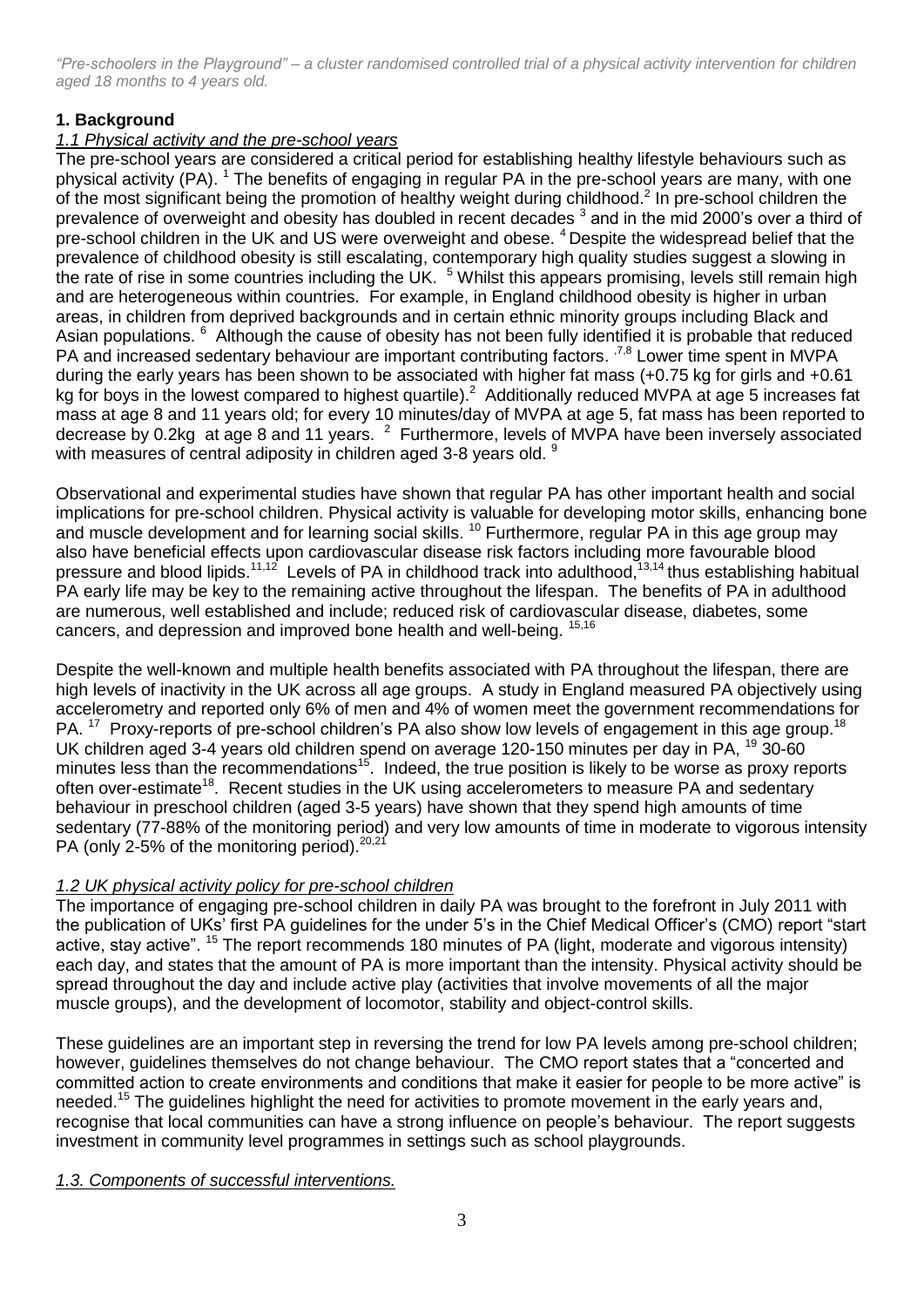# *A) Theoretical underpinning*

The utility of basing health promotion interventions upon sound theoretical frameworks is well expounded.<sup>22</sup> A systematic review <sup>23</sup> conducted by co-applicants on the current proposal reports that the predominant behaviour change theory used in successful childhood obesity prevention interventions is Bandura's Social Cognitive Theory (SCT).<sup>24,25</sup> This theory describes behaviour change as an interaction between *personal*, *behavioural* and *environmental* factors. Skills, self-efficacy, and outcome expectancies are the primary *personal* concepts within SCT for understanding behaviour change. Modelling, rewarding/reinforcement (from parents, carers) are the *behavioural* variables, and availability (e.g. provision of space for PA) is the primary *environmental* variable within SCT for understanding behaviour change. The review also reported that providing information on behaviour-health links appeared to be an important component in childhood obesity prevention/PA interventions.

# *B) An outdoor setting*

Observational studies have shown that time outdoors correlate with PA levels in school-aged children.<sup>26,27</sup> Time outdoors has also been associated with higher objectively measured PA <sup>,28,29</sup> and with lower prevalence of overweight.<sup>28</sup> One daily routine of parents with school aged children is the "school run" which occurs on every week day, 39 weeks a year regardless of weather. Capitalising on this to provide an outdoor space (school playground) for pre-school children to play safely and with supervision, may be an effective PA intervention. Indeed, in school aged children, playground interventions have increased PA.<sup>21,31</sup> Greater provision of equipment 30,31 and greater play space per child <sup>29</sup> has increased levels of moderatevigorous PA in school aged children. Interventions in pre-school playgrounds supervised by pre-school teachers however have had mixed success. Adding portable play equipment in a US pre-school playground increased physical activity levels in 3-to-5 year olds<sup>32</sup>. In contrast, in Belgium, no change in PA levels of 4 and 5 year olds was reported after providing playground markings, or play equipment or both in the pre-school playground. <sup>33</sup> The authors concluded that creating an activity friendly environment may not be sufficient to promote PA in pre-schoolers and regular infusions of different equipment with more guidance and encouragement from adults to play in an active way is needed. Currently there is no evidence regarding pre-school playground interventions from the UK.

# *C) Parental involvement*

The idea that adult encouragement is required to increase active play is further supported by findings from a systematic review of pre-school obesity prevention interventions.<sup>34</sup> Twelve interventions conducted in a variety of settings (pre-school/childcare, home, group, primary care and mixed settings) included a PA component. Home-based interventions appeared to be the most successful at increasing PA despite the small sample sizes of studies and poor adherence to the interventions. This is perhaps due to parental involvement in the interventions, which has been suggested to be vital for facilitating behaviour change during the early years.<sup>23</sup>

# *1.4 Risks and benefits of a physical activity intervention*

Regular PA can impact upon a plethora of health outcomes (described in section 1.1); however, an unintended consequence of PA is risk of injury. A high percentage of childhood injuries occur during PA.<sup>36,</sup> <sup>36</sup> The risk of injury resulting from PA has not been quantified in younger pre-school children, however in a study of children aged 4-12 years fewer than two injuries requiring professional medical treatment occurred for every 10 000 hours of exposure to PA.<sup>37</sup> Thus the overall harm of PA can be considered quite low compared to the multiple benefits to be gained. $37$  A further risk of a PA intervention in a school playground is to the schools. There is a potential risk of liability for injuries sustained by children when using the playground belonging to the school. This risk has been studied through an examination of legal rules <sup>38</sup>; it was reported that although schools can be subject to liability in certain cases arising out of recreational use of their facilities, there are important government defences. It was concluded that the liability risks are unlikely to justify the denial of recreation access to school playgrounds to children who are at risk of obesity. 38

# *1.5 Health Inequalities*

Physical activity is lower in low-income households and in minority ethnic groups. <sup>6</sup> The high levels of deprivation and multi-ethnic nature of Bradford's population make it an ideal setting for this public health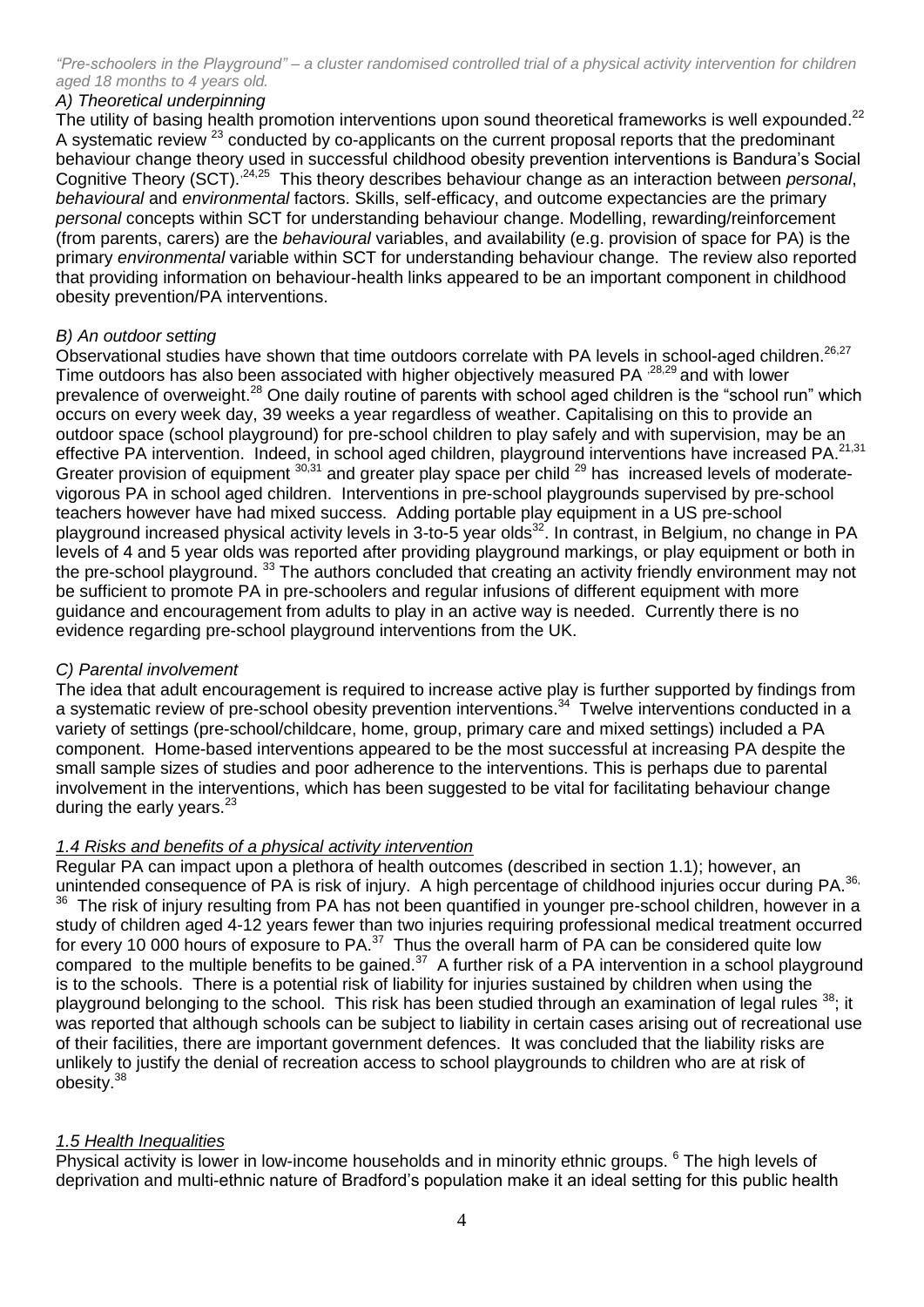research. Bradford is the  $6<sup>th</sup>$  largest metropolitan borough in England with a population of  $\sim$  500,000 and includes some of the most deprived areas in the UK. The national child measurement programme for 2010- 11 reports that 22% of children in reception and 35% percent in Year 6 in Bradford are overweight or obese. <sup>6</sup> Additionally, the city has very low levels of participation in school sport. <sup>39</sup>

Half of all of babies born in Bradford are of South Asian origin <sup>40</sup> and 60% of these are born into the poorest 20% of the population of England and Wales based on the index of multiple deprivation (IMD).<sup>3</sup> Furthermore, South Asian adults<sup>41</sup> and children <sup>42</sup> have substantially lower levels of PA than White Europeans. These low levels of PA may contribute to the increased risk of coronary heart disease and diabetes seen in South Asians living in the UK.<sup>41</sup>

Social deprivation places children at risk for both short- and long-term deficits in health, relationships, social integration and economic success. Early childhood problems often translate into lifelong inequalities in health and wellbeing, and the pre-school period is seen as a key period for intervention. The Marmot Review of health inequalities <sup>43</sup> concluded that 'giving every child the best start in life' was their 'highest priority recommendation'. Research on physical inactivity and overweight in early childhood in relation to later obesity and sedentary lifestyles has been extensive, and recent decades have seen the development of a large number of interventions that aim to improve child PA, reviewed above. Whilst some interventions have been shown to be effective, there is still a need for randomised controlled trials of interventions for pre-school children with a strong theoretical base, clear model of change, that target known barriers to participation and engagement. Interventions aimed at reducing health inequalities can inadvertently exacerbate disparities, when they are differentially effective for those from different socioeconomic positions. Physical activity interventions for young children most critically need to be effective in reaching, engaging and retaining those families most in need of increasing their PA levels. Successful early interventions have a high potential return in terms of health, social and economic benefits for children throughout their lives.

# *1.6 Preparatory work for the PiP intervention*

We have conducted preliminary research to assess barriers and facilitators for regular engagement in PA for White and Pakistani toddlers living in Bradford. Six focus groups with a total of 17 White and Pakistani mothers and caregivers (English and Urdu speaking) explored typical PA in toddlers and their barriers to and facilitators for PA .<sup>44</sup> Mothers reported that their children were innately active and enjoyed playing outside. Lack of time was a major barrier to PA. Mothers' minimised the amount of 'journeys' they took and were put off organised activity sessions finding it inconvenient to leave the house with young children. Other barriers to outdoor physical activity included feeling that their neighbourhood was an unsafe place to play outdoors and needing help from another adult to take the children to the park. Additionally the season, weather, and having to take public transport to parks were also identified as barriers. Some key facilitators for PA were having someone to help during activities and having activities available locally. There was little variation in barriers and facilitators between ethnicities.

The "preschoolers in the playground; PiP" intervention is described in section 6; we have consulted widely with schools and the Bradford local authority about the acceptability of PiP and all have been very supportive of the proposed intervention and study. We have chosen to trial PiP in Bradford due to the aforementioned health inequalities within the city. Additionally, the introduction of the Born in Bradford (BiB) cohort study in 2007 (www.borninbradford.nhs.uk) has geared the city up to be involved in research studies. We feel that hosting the intervention in Bradford will enhance the uptake of the study since the BiB study is widely known and well accepted across the city. We do not think however, that the link with BiB will affect the intervention participation rates. Participants have not been involved in other intervention trials within BiB. Thus if the pilot trial proves successful and a subsequent full RCT is also successful, we feel that it could be implemented across the country with similar participation rates.

The genesis of PiP came from:

- Existing literature described in this background section
- Preliminary qualitative data collected from focus groups described above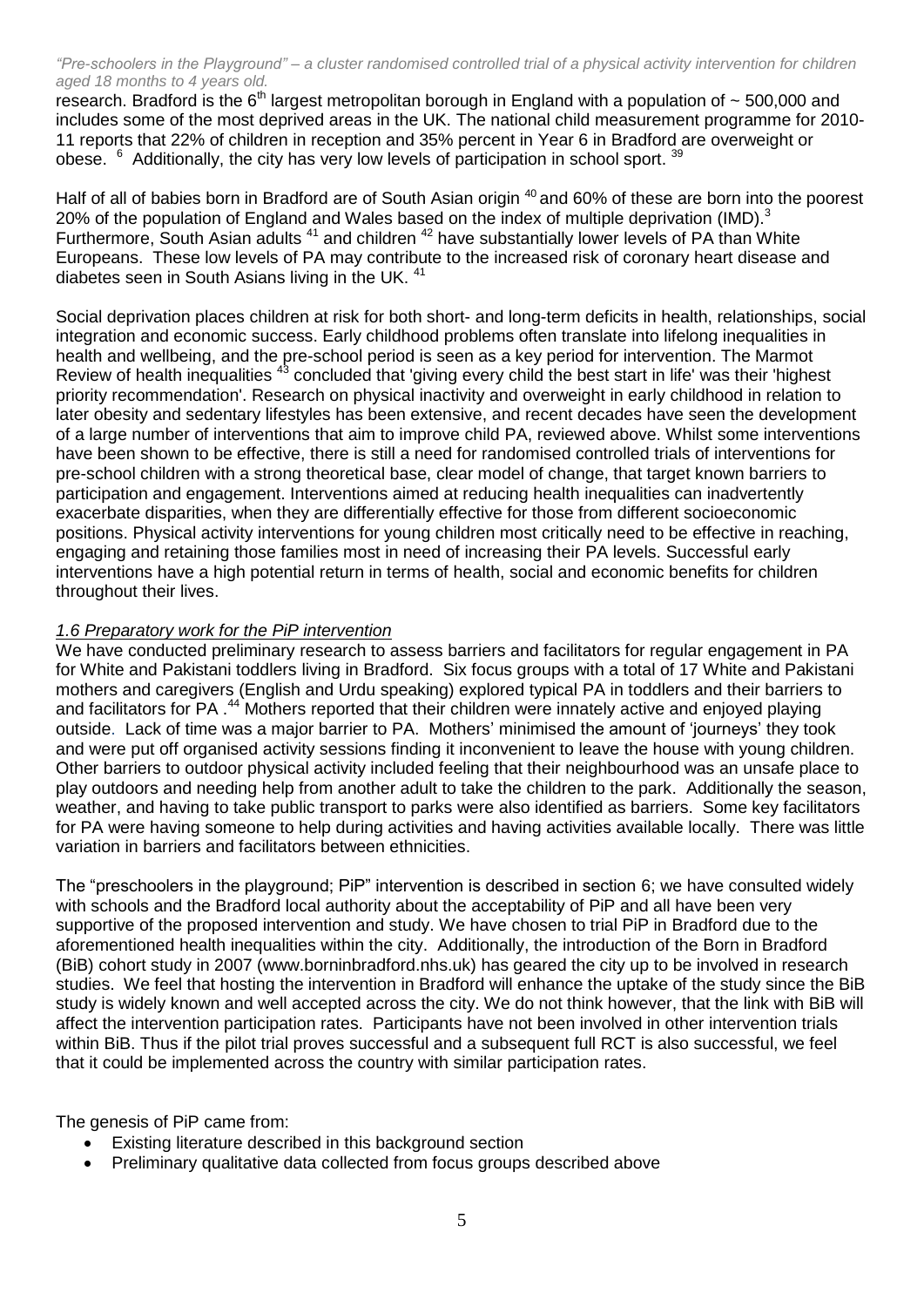Epidemiological data which show that 60% of children in the BiB cohort (children are  $0 - 3$  years old) have siblings of a primary school age and that children in the BiB cohort are representative of children in Bradford.

Using the school setting for PiP has clear advantages and overcomes some of the barriers reported in the focus groups as follows:

- PiP will be available to hard to reach families, who often do not attend other community based children's activities, such as those held at children's centres
- PiP will be available locally and will fit into the families routines
- The playground is an enclosed space which can be easily supervised
- Parents and children will be accessible for recruitment to the trial and the intervention

# **2. Research objectives**

The aim of the study is to undertake a pilot cluster RCT of an outdoor playground based PA intervention "Pre-schoolers in the Playground" (PiP; see section 6 for description of the intervention) to assess the feasibility of a full scale cluster RCT of the PiP intervention. The pilot trial will determine:

- 1. Feasibility of the recruitment strategy of schools and of families and identify if there is a difference in recruitment between South Asian and White families
- 2. Follow-up and attrition rates (in particular if there is a difference between control and intervention, and South Asian and White families)
- 3. Fidelity of programme implementation and delivery by parent involvement workers
- 4. Influence of financial incentives on trial and intervention participation
- 5. Acceptability of randomisation, intervention and measurement tools and measurement time-points to families
- 6. Feasibility of using accelerometry for the primary outcome measure
- 7. Capability and capacity of schools to deliver and incorporate the intervention within existing services
- 8. Estimates of effect size, typical cluster sizes and ICCs to enable an accurate sample size calculation for a full RCT
- 9. The effect of participation in the intervention upon public health outcomes at 10, 30 and 52 weeks, including: minutes of MVPA/day, percentage of children meeting PA recommendations and percentage of children overweight and obese and any difference in health outcomes between ethnic groups (South Asian and White)
- 10. What data are required for economic analysis and if they can be collected reliably
- 11. Whether links can be established between short term outcomes and long term quality of life, potentially including across sectors.
- 12. Preliminary assessment of the potential cost-effectiveness of PiP and potentially an estimate of the value of further research (including the likely value of conducting the full trial)
- 13. Whether it is appropriate to apply for further funding for a full scale RCT

# **3. Research design, Recruitment and Randomisation**

The study design is a two-armed pilot cluster randomised controlled trial with economic and qualitative evaluations. The two arms are: PiP intervention and usual practice (control). The intervention will be delivered in 3 waves. Wave 1 will commence in the autumn 2012 term and include two PiP intervention schools and two control schools. Wave 2 will commence in the spring 2013 term and include one PiP intervention school and one control school. Wave 3 will commence in the summer 2013 term and will include one PiP intervention schools and one control schools. This staggered approach mimics the approach that would be required for a fully powered RCT and will allow the examination of seasonal variations in the effectiveness of the intervention.

The setting is Bradford and sampling will cover a representative geographical spread of schools in Bradford and include both White and South Asian families.

# *3.1 School recruitment*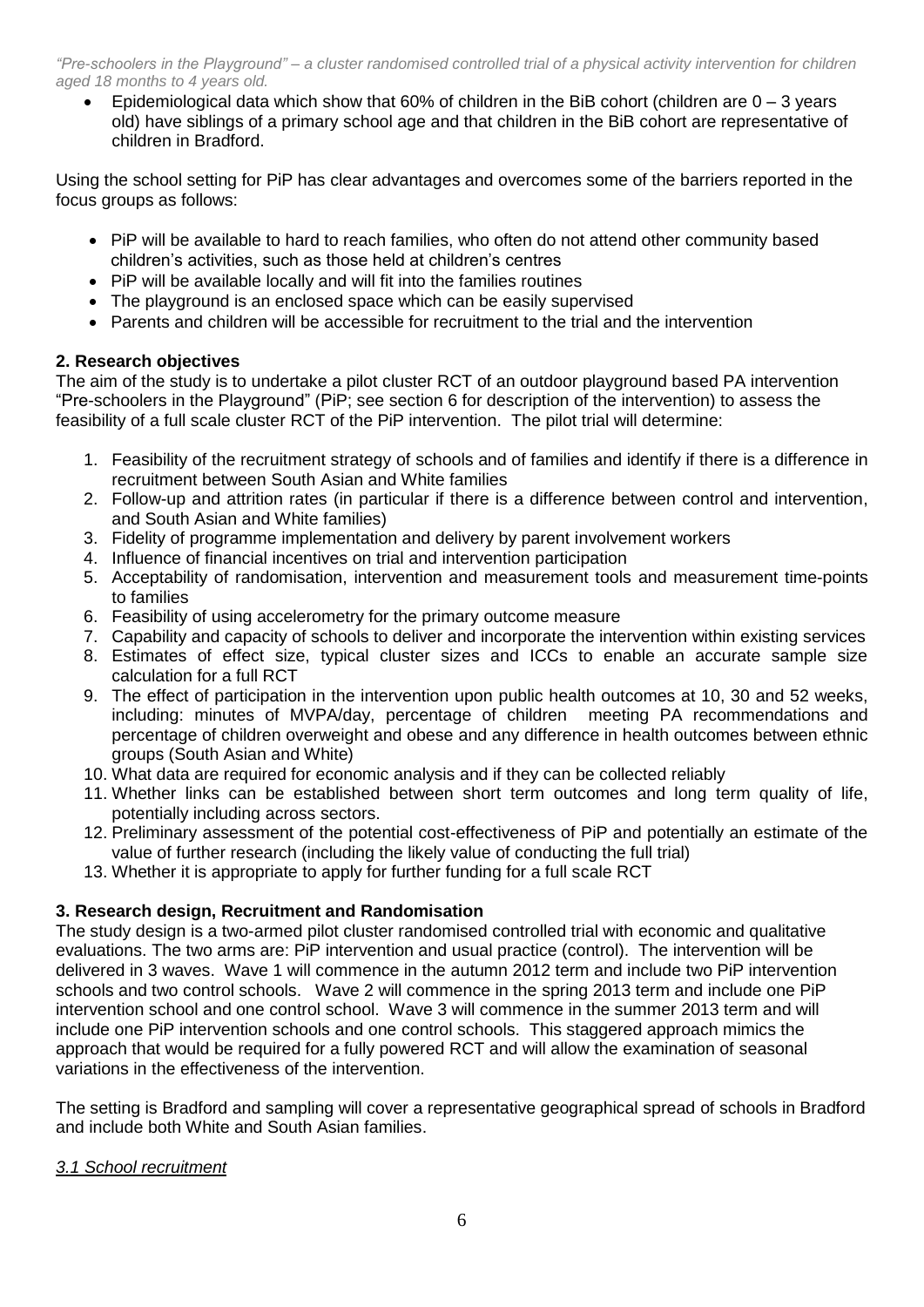Eight schools will be recruited from the 155 Primary schools in Bradford in September and October 2012. We have secured funding to run training sessions with school staff, including head teachers to translate the current findings from the BiB cohort study into practice. We will use this scheduled training to inform schools about the PiP study and invite them to put their school forward to participate in the pilot study. Schools that are located in the highest quintile of index of multiple deprivation, located across the city of Bradford (Bradford South, West, East and Shipley) will be selected. Four schools with predominantly South Asian pupils (>50%) and four with predominantly White pupils (<50%) will be randomly selected. It is important to have a mix of South Asian and White schools in order to identify whether there is a difference between the two arms in terms of participation in the trial and intervention (objectives 1 and 2), and whether there are difference in health outcomes of the trial (objective 9). We estimate using the English Indices of Deprivation 2010 for Bradford District (4), that >80% of schools in Bradford will fall into the highest quintile of IMD and therefore the findings of the pilot study will be generalizable to a full trial.

The selected primary schools that decide to take part in the trial will be asked to sign an agreement with the research team, to ensure they understand their role and responsibilities in the trial and to ensure on-going support. In each participating school we will invite school governors, teaching staff, other staff and parents to a presentation informing them about the study. Additionally in schools randomised to the PiP intervention we will inform attendees about the format of the intervention. We will work closely with teaching staff to ensure minimal disruption from the intervention at each school.

### *3.2 Participant recruitment*

Families will be recruited prior to the schools being randomised (randomisation is described in section 3.4). Recruitment will occur through sending letters home with school-going children in participating schools. In order to publicise the study, community research administrators (two research assistants) will be available to talk to parents in the playground. The siblings of school-going children from participating schools, who are aged 18 months to 4 years old, will be invited along with their parent/carer to take part in the study. For children to be eligible for wave 1 they must have been born between 01/09/2008 and 01/04/2011, for wave 2 between 01/09/2009 and 07/07/2011 and for wave 3 between 01/09/2009 and 06/11/2011. This will ensure that the children are available to complete 3 terms worth of the intervention before they begin in reception class. The lower age range has been chosen to capture very young children who are at an age where they are likely to be able to walk and the upper limit has been to capture children before they begin primary school education. Children who are disabled will be included in the trial. Families will be excluded if the parent is unable to provide informed consent.

Parents will be given written information about the study when they are invited to participate; this will include the known risks of physical activity as outlined in section 1.4. Any injuries sustained by the children during the intervention period will be the responsibility or the parent/carer; this will be made clear in the information sheet and also on the consent form for the study. The invitation to participate will also include a reply slip with a stamped envelope addressed to the research team. To express interest in participating in the study, parents will return the reply slip and will subsequently be contacted via telephone by a community research administrator to discuss their participation in the trial. If the family agrees to participate an appointment will be arranged for the parent to provide written informed consent for themselves and their child and for the baseline measurements. In schools randomised to the PiP intervention, families who are excluded from the study or do not wish to participate in the study will still be allowed to access the PiP intervention. To account for the linguistic diversity among the study population, all project materials including information sheets and consent forms will be prepared in English and Urdu (translations will be prepared in collaboration with BiB staff, according to standard BiB procedures). <sup>38</sup>

#### *3.3 Incentives for participation*

As a thank you for participating in the pilot trial, all schools will receive a donation of £200 towards play equipment which will be given at the beginning of the trial. We do not foresee that this will confound the control arm since the pre-school children do not attend school and will not have access to the equipment.

All families will also receive a £10 voucher as a thank you for attending each study measurement session. Due to the significant time commitment of the measurement sessions  $(-1$  hour) and using the accelerometers for 6 days, we feel that it is appropriate to give families a voucher as a thank you for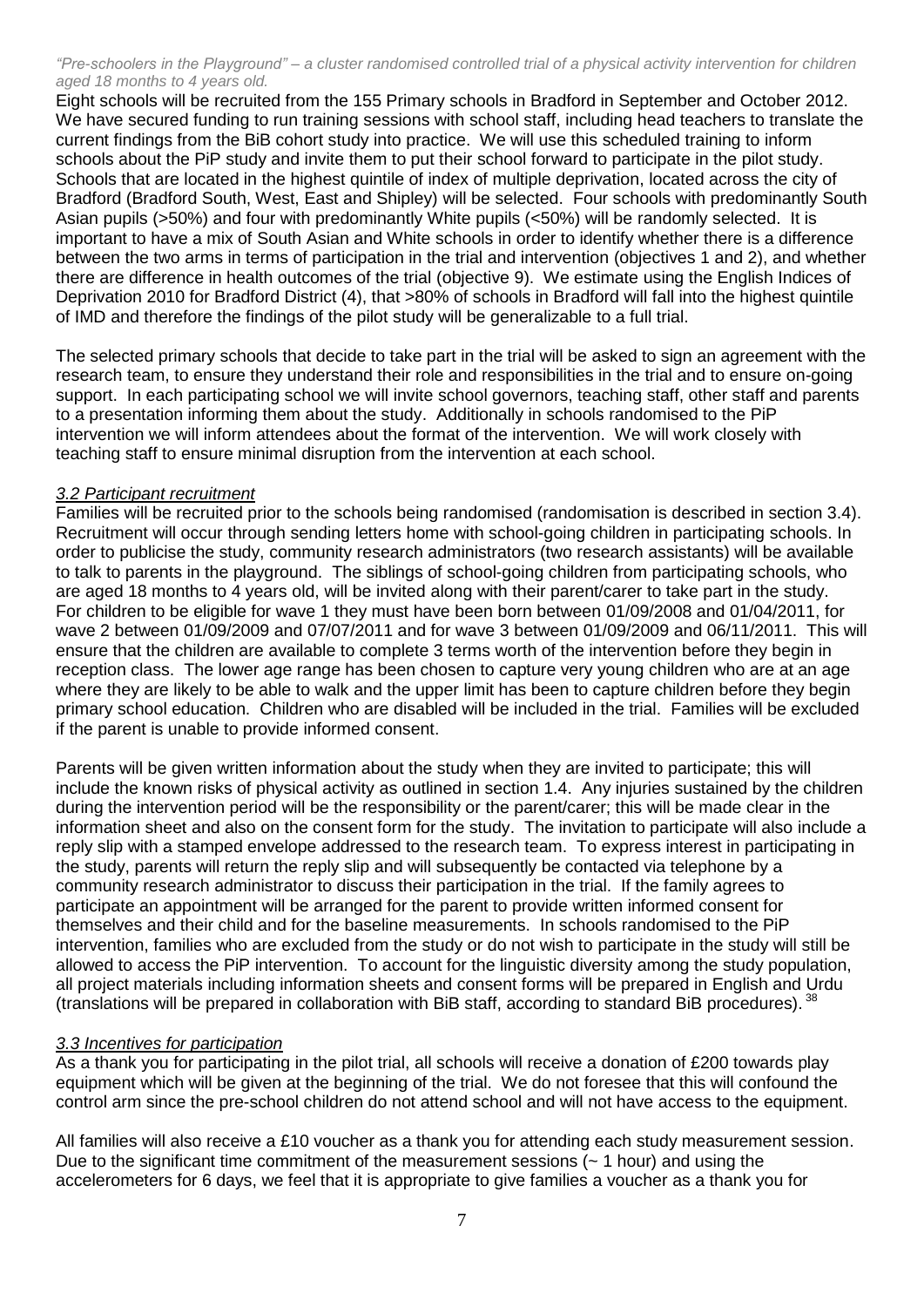committing to the measurements in the study. We feel that if this is not given families may opt into participating in the intervention and opt out of the measurement sessions. The vouchers will be given at measurement sessions and not during the PiP sessions. The specifics of the voucher will be decided by the parent panel and will be health related (e.g. leisure facility voucher). They will be given at the baseline 10, 30 and 52 weeks assessment and worth £40 (£10 per visit).

# *3.4 Randomisation and blinding*

Randomisation will be carried out by York Trials Unit Randomisation Service using a secure computer system. Once baseline data have been collected, participating schools will be randomly allocated to one of the two arms: PiP intervention and control on an equal basis (i.e. 4 schools in each arm). We believe that ethnicity may be an important predictor of physical activity <sup>41</sup> and thus to avoid chance imbalance in ethnicity, schools will be stratified and blocked by ethnicity (>50% South Asian pupils or >50% White pupils).

We have chosen not to stratify schools by index of multiple deprivation (IMD) because Bradford is particularly skewed towards a high IMD. We believe that this is a particular strength of conducting the study in Bradford and will be fundamental in addressing the issue of health inequalities.

Blinding of the trial co-ordinator, schools, participants, and parent involvement workers will not be possible. The community research administrators who will be assessing outcome measures will be blinded to each schools allocation as will the statistician performing the data analyses.

# **4. Control arm – usual practice**

Families in the control arm will not have access to a playground intervention and will continue with their daily routines as normal.

# **5. Sample size**

Our pilot study will recruit at least 120 children from 8 schools (15 children at each school); Thus 4 schools with a total of 60 children in the PiP intervention arm and 4 schools with a total of 60 children in the control arm. At least 4 clusters per arm are recommended for a cluster RCT<sup>45</sup> and our sample size exceeds recommendations for pilot trials. <sup>46</sup> Therefore our sample will be sufficiently large to provide clear estimates of recruitment and follow up.

# **6. Planned intervention**

The PiP intervention aims to increase levels of PA and reduce levels of obesity in pre-school children by changing the culture of school playgrounds. The PiP programme is grounded in theory (based on the social cognitive theory; SCT, of behaviour change)  $^{24,25}$ , and is in line with the CMO guidance for PA in the under 5's  $^{13}$ ; it is informed by existing literature  $^{23,33,34}$  and by focus groups from our target population in Bradford<sup>44</sup>. Primary schools playgrounds will be made available to parents with children aged 18 months to 4 years during the "school run." PiP thus fits into the daily routine of families with school aged siblings and this was highlighted as important in our focus groups. <sup>44</sup> The children will have the opportunity to use the outdoor space to run freely and play with the school's existing, age appropriate, play facilities such as playgrounds, climbing frames and equipment (hoops, balls, etc).

There will be two phases to the intervention; Initiation phase and Maintenance phase. In the Initiation phase, sessions will be led by parent involvement workers employed by schools each week for 10 weeks (one school term). In the maintenance phase participating parents will facilitate the sessions themselves and this will last for 20 weeks (two further school terms). In each phase, Six PiP sessions will be available per week, three in the morning and three in the afternoon. Parents will be encouraged to attend three of the six sessions. (See Appendix 1, Figure 1). We feel this will allow some flexibility for parents, which was highlighted as important in focus groups. Each PiP session will last for 30 minutes, research suggests that pre-school children require at least an additional 30 minutes of PA per day to meet PA recommendations.<sup>14</sup> Furthermore, there is some research which suggests as little as an extra ten minutes per day of MVPA significantly reduces fat mass.<sup>2</sup> Given the sporadic nature of PA in these very young children, and that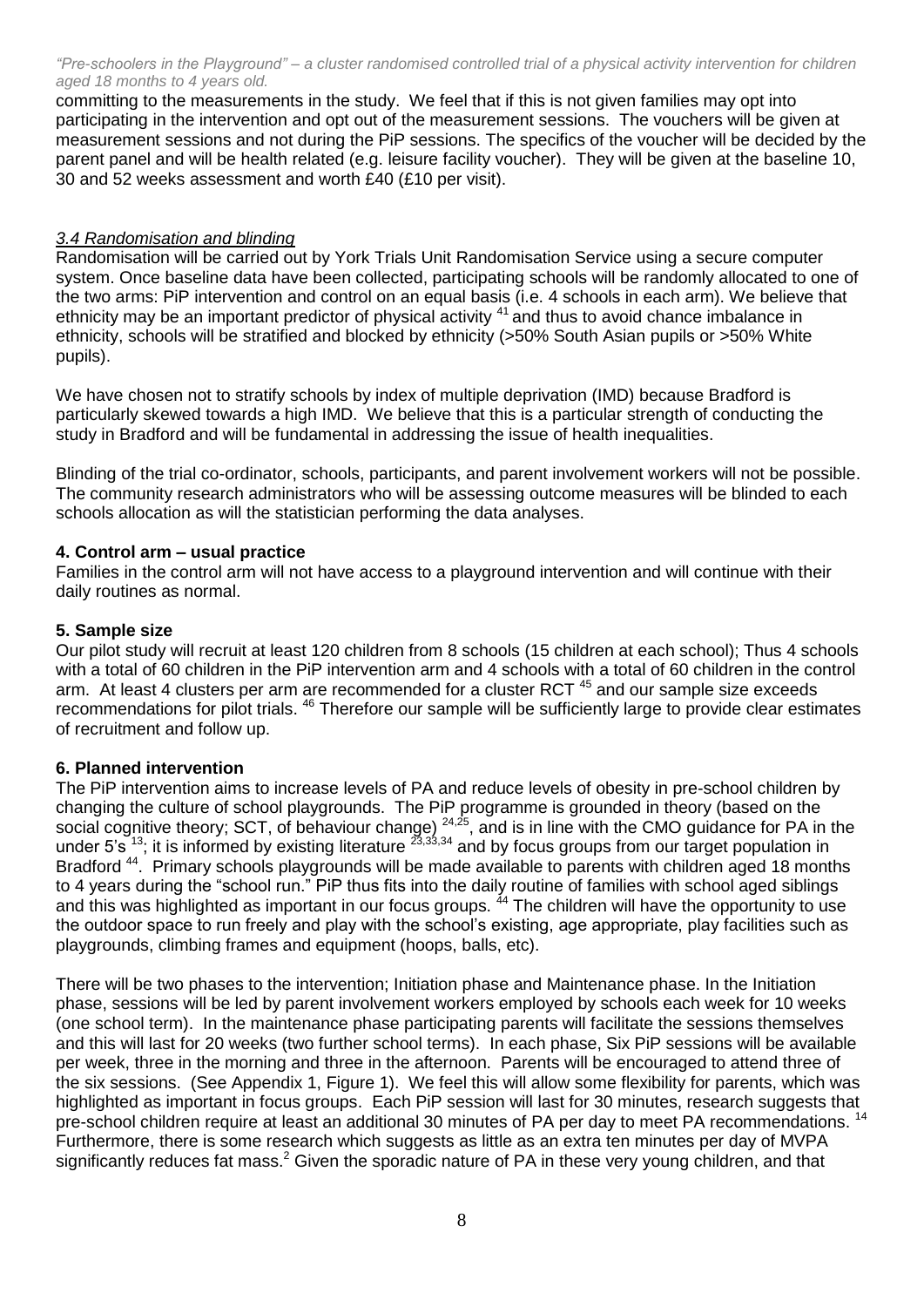around a 70% of total physical activity in 4-6 year olds has been classified as MVPA<sup>47</sup>, it is likely that during a 30 minutes session, the children will spend between 10-20 minutes in MVPA.

# *6.1 Initiation phase*

A parental involvement worker will lead sessions in the initiation phase; their role will be to:

- Encourage the children to be physically active (this strategy is based on the SCT of behaviour change,  $24,25)$
- Support the parents in giving positive reinforcement to their children's PA (this strategy is based on the SCT behaviour change,  $24.25$  and evidence that parent involvement is important for children's behaviour change <sup>23</sup>)
- Offer added supervision at the sessions (focus group work showed that parents feel they need extra supervision to facilitate outdoor PA in pre-school children,  $44$ )
- Deliver two 5 minute structured parent and child play sessions using the existing outdoor play equipment (one at the beginning and one at the end of the session). Examples of how to modify physical activities and games to suit the needs of different age/ability levels will be given. For example if a throwing game is being played, children <3years will throw the ball and then chase the ball to retrieve it. Children aged ≥ 3 years will throw the ball at a target and then retrieve it. Of course each child is different and skill rather than age should be the determining factor as to game each child plays. These structured sessions will support the children's observational learning and the development of locomotor, stability and object control skill, as well as promoting child and parent self-efficacy. They will also encourage physical play between parent and child outside of the intervention setting (e.g at local parks); this is a recommendation from the CMO report.<sup>15</sup>
- Encourage families to seek other PA on the non-intervention days
- Ensure regular infusions of different play equipment during sessions (recommendation for preschool playground interventions 33)
- Provide information (verbally) and give leaflets especially designed for PiP on the link between PA and health, guidelines for PA and sedentary behaviour in under 5's and ideas for active play (is a recommendation for pre-school obesity interventions<sup>23</sup>).

# *6.2 Maintenance phase*

During the Maintenance phase playgrounds will remain available six times a week to parents and preschool children for 30 minutes at the beginning of school and before the end of school. For the purposes of the pilot trial, a parent involvement worker will take a register of attendees at the beginning of the sessions but will not give formal supervision during the session.

The intervention will be low-cost and potentially sustainable within existing resources. The playground facilities and play equipment will be provided for free by schools. We aim to incorporate the initial added supervision in the initiation phase into the existing roles and responsibilities of parental involvement workers. Families who do not wish to take part in the trial will still be allowed to access the playground facilities in schools randomised to PiP and therefore the intervention is not exclusive in PiP schools.

# **7. Data collection**

A central database will capture all data collected throughout the pilot trial to highlight issues with fidelity, attendance and attrition. Standardised forms and electronic methods will be used to collect data from participants, parent involvement workers and head teachers. Baseline and follow-up data will be collected by community research administrators in measurement sessions held in school halls or nearby community centres. The measurement sessions will be conducted in a child friendly way with toys and play equipment available to entertain children. Additionally some data will be collected via telephone interview. A combination of qualitative data and quantitative measures will be used to address the research objectives relating to the feasibility of conducting a definitive trial in the future. These measures are described below.

# *7.1 Recruitment (objective 1, section 2)*

Materials and methods will be developed to promote the trial. The number or enquiries resulting from the recruitment process will be recorded for South Asian and White families and the subsequent consent rate will be determined for South Asian and White families. During recruitment parents will receive a letter of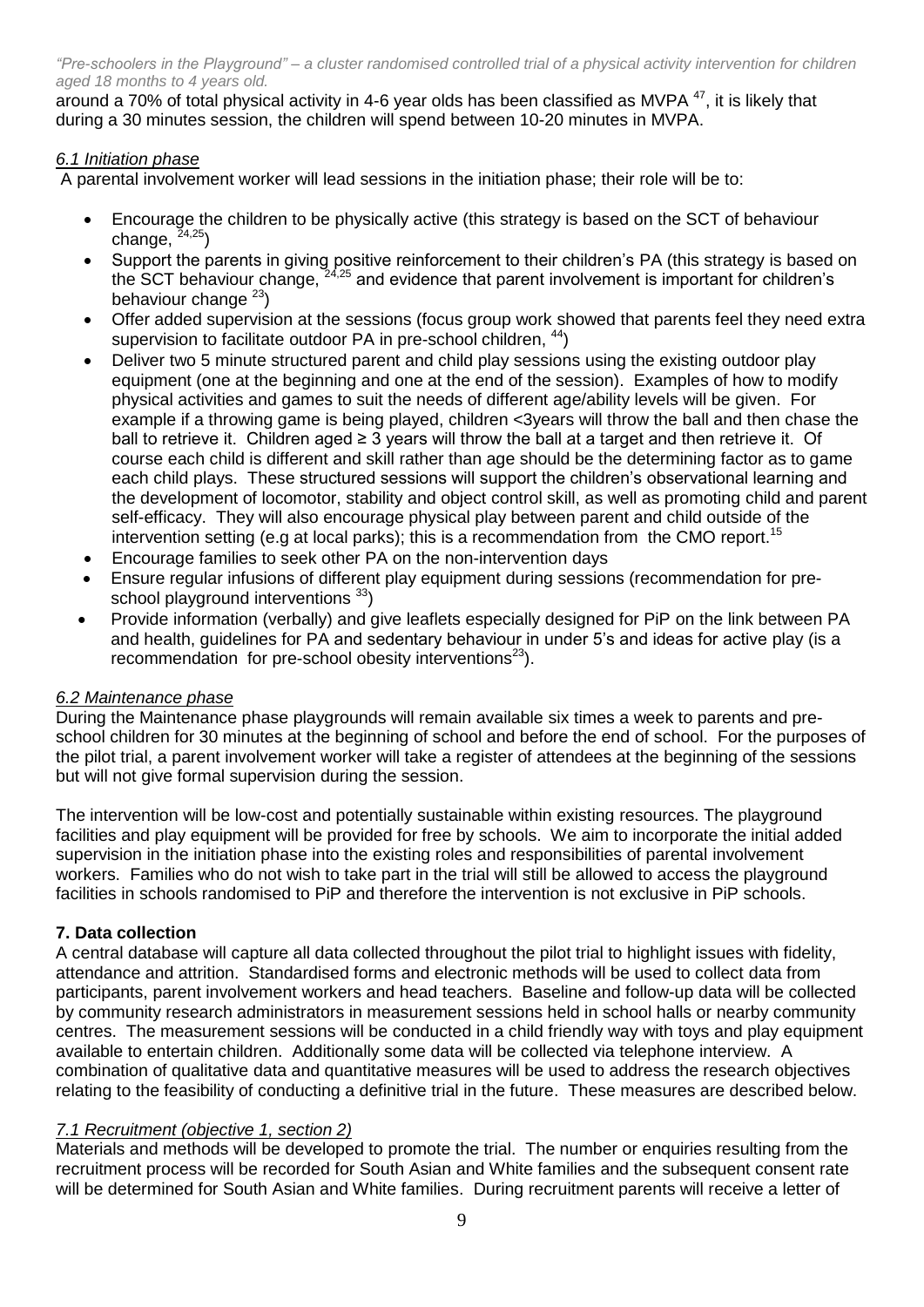invitation for the study. The letter will contain a short questionnaire with a list of reasons for entering or declining entry to the study. Parents will be asked to indicate why they have chosen to enter or decline entry to the trial and then return the questionnaire in a pre-paid envelope. This will help with the development of further promotion materials and determine whether declines are related to the intervention, the trial itself or the outcome measures.

# *7.2 Attendance and attrition (objective 2, section 2)*

The following will be collected:

- Attendance rates at PiP sessions (completed by parental involvement worker)
- Who attends the session with the child (parent, grandparent, carer etc)
- Attendance to measurement sessions, frequency and time taken to complete data collection (at baseline, 10, 30 and 52 weeks)
- Attrition (to both PiP and measurement sessions)

# *7.3 Fidelity of implementation (objective 3, section 2)*

Three sessions at each school (2 in the initiation and 1 in maintenance phase) will be observed by the trial co-ordinator to assess fidelity to the delivery of the programme. A standardised form will be used for each observation.

### *7.4 Acceptability of randomisation, the PiP intervention/control, and measurement tools, and influence of incentives (objective 4, 5 & 6, section 2)*

A purposive sample of 20 parents/carers will be recruited to the qualitative component of the study. Selection will be on the basis of role (e.g. mother, father, grandparent, and carer), ethnicity and attender or drop-out. We will select 15 parents from the intervention arm and 5 from the control arm. This maximum variation sampling approach <sup>48</sup> will ensure a wide range of views are collected. Parents will be interviewed after completing their 10 week data collection. Semi-structured interviews will explore the acceptability of PiP (intervention only) and their experience of taking part in the trial e.g. randomisation, data collection measurement tools and incentives (intervention and control). All interviews will be conducted using a topic guide to ensure consistency, although the format will be flexible in order to allow participants to generate naturalistic data on what they see as important. They will be audio-recorded digitally and transcribed verbatim. A draft interview topic guide for parents (Appendix 2) is given in section 16. These interviews will be piloted and may be slightly modified.

We will also test the feasibility of using accelerometry for the primary outcome measure by examining the number of participants who meet the criteria for inclusion in data analysis (≥ 4 days of monitoring and ≥ 8 hours; see section 7.7).

# *7.5 Capability and capacity for delivery (objective 7, section 2)*

At 10 weeks, data will be collected from the parent involvement workers who have delivered the intervention to explore the feasibility of the delivery and help refine the nature and content of intervention. Qualitative interviews will be conducted with parent involvement workers who have completed one complete intervention programme from beginning to end. Interviews will all be recorded. At 30 weeks (after the maintenance phase) we will conduct telephone interviews with head teachers at schools in the intervention arm (n=4) to explore their views on acceptability of the intervention within the school setting in particular the impact of PiP upon the school day. All interviews will be conducted using a topic guide to ensure consistency, although the format will be flexible in order to allow participants to generate naturalistic data on what they see as important. They will be audio-recorded digitally and transcribed verbatim. A description of each school's playground environment including size, availability of equipment/facilities/markings will be recorded along with the schools local environment (e.g. proximity to other outdoor play space). A draft interview topic guide for parent involvement workers (Appendix 3) and head teachers (Appendix 4) is given in section 16.

# *7.6 Data to inform sample size calculation (objective 8, section 2)*

An important aspect of the pilot study is to collect data to estimate the sample size required for a full RCT. The pilot RCT will provide data on the variability of outcome measures; estimates of effect sizes between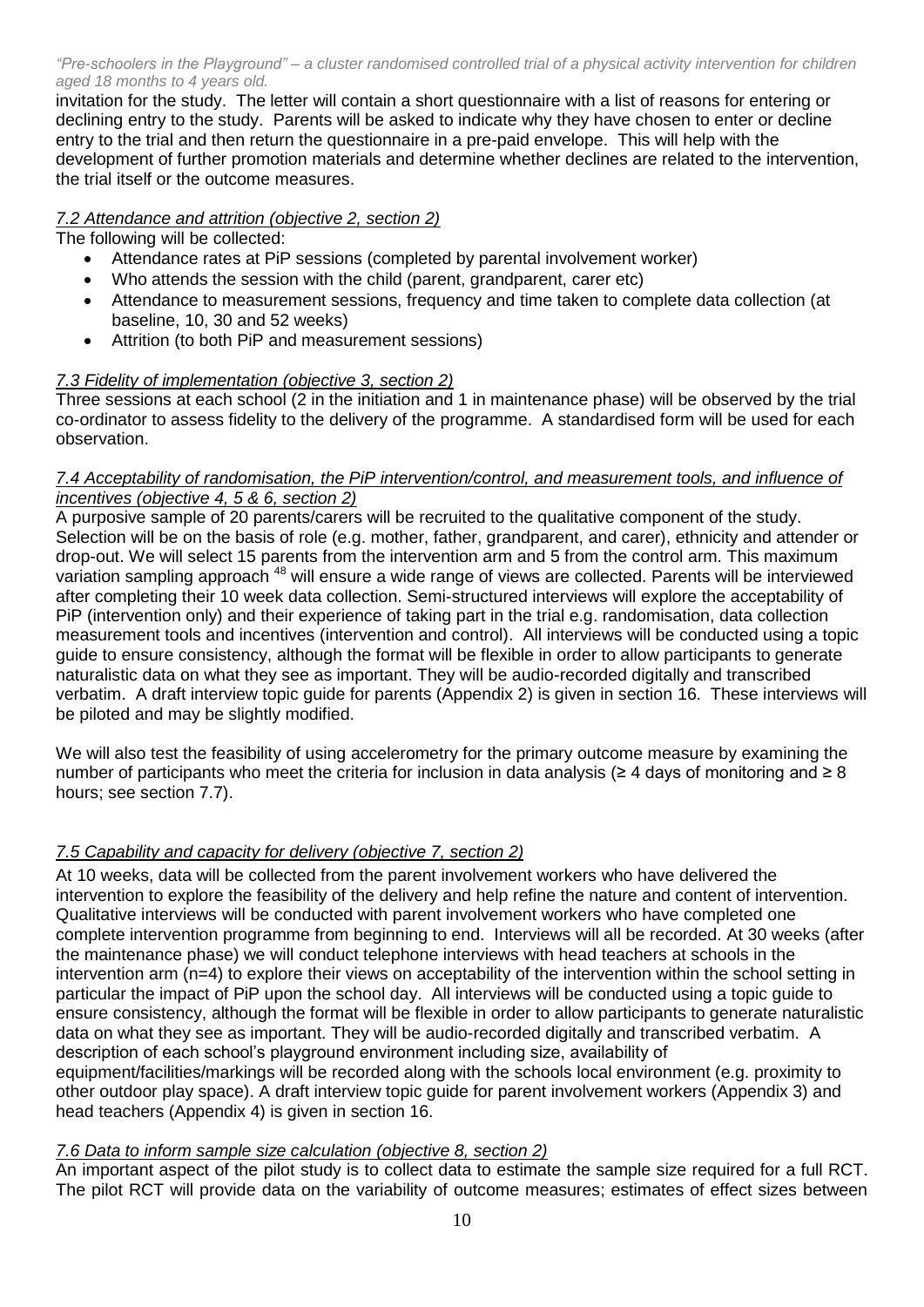control and intervention, and estimates of ICCs which are currently unavailable from other studies. It will also provide a more accurate estimate of the follow-up rate.

# *7.7 Health outcomes (objective 9)*

The following outcomes will be assessed at baseline, 10 weeks, 30 weeks and 52 weeks (1 year) for the child: daily time spent in physical activity, body mass index (BMI) waist and arm circumferences, health related quality of life; and for the parent: health related quality of life, self-efficacy and wellbeing.

At baseline; ethnicity, postcode (IMD), child's name, date of birth and any known mental or physical health condition of the child and parent will also be collected. At 10 and 30 weeks parents will report any injuries their child has sustained during the intervention/control period.

#### 7.7.1 Primary outcome

The primary outcome will be minutes of moderate-to-vigorous physical activity (MVPA)/day at 52 weeks (1 year) assessed via accelerometry. Moderate-to-vigorous PA is an important for maintaining a healthy weight throughout childhood and is an important public health outcome. Results from longitudinal analysis indicate that for each ten minutes of MVPA/day at age 5, fat mass at age 8 and 11 years is reduced by 0.2kg.<sup>2</sup> Accelerometers are currently considered to be the most promising tool for measuring habitual physical activity in free-living children aged 0 to 5 years. <sup>18</sup> They allow the detection of short spurts of activity, characteristic of pre-school children and they enable the objective quantification of frequency, intensity and duration of PA during waking hours over several days.

The children will wear a triaxial, GT3X plus Actigraph monitor on a belt around their waist during waking hours for six days including one weekend day. <sup>49</sup> Parents will also be provided with a diary to record the times that the accelerometer is put on and taken off their child. Physical activity will be measured using vector magnitude counts from the GT3X Actigraph. All data with ≥ 4 days of monitoring and ≥ 8 hours on each of these days will be included in the analyses.<sup>50</sup>

Time in MVPA will be defined as ≥253 counts per 15 second epoch  $51$ . Time when the accelerometer is not worn will be defined as >60 minutes with zero activity counts, allowing for interruption of up to two consecutive minutes with counts  $\leq 100$ . <sup>52</sup> Total time spent in MVPA will be calculated for each day and then averaged across all of the child's valid days to give mean daily time spent in MVPA. We have conducted a feasibility study of using Actigraph accelerometers in children aged 1 to 3 years old and early results show that this is acceptable to both children and parents.<sup>53,54</sup>

# 7.7.2 Secondary outcomes:

- Minutes of total PA (light-to-vigorous; ≥146 counts per 15 second epoch) per day and minutes spent in total PA/hour accelerometer worn; Minutes spent in MVPA/hour worn, minutes spent sedentary/day, minutes spent sedentary/hour worn (sedentary will be defined as <146 counts per 15 second epoch.<sup>51</sup>). Minutes spent in light activity/day, minutes spent in light activity/hour worn (defined as 146 to 252 counts per 15 second epoch). Additionally the percentage of children meeting physical activity guidelines of 180 minutes/day (including light, moderate and vigorous PA) will be calculated.
- Height and weight will be used to calculate BMI and the percentage of children overweight/obese in each arm (intervention or control) will be reported.
- Waist and upper-arm circumferences will be measured as markers of central adiposity
- Child's health related quality of life will be assessed using the PedsQL (for 2-4 year olds) and parent's health related quality of life will be assessed using the EQ5D; these measures will be used in the Health economic analysis (see section 7.8).
- Parental well-being will be assessed using the Comprehensive Quality of Life Scale- Adult (ComQol-A5<sup>55</sup>) and parental self-efficacy will be assessed using the General Self Efficacy Scale. <sup>56</sup>
- Number and type of injuries sustained during the intervention/control period and the consequence of the injury (i.e. medical attention from GP, or hospital visit) and service use (health and social care) will be reported by parents and recorded at each assessment point.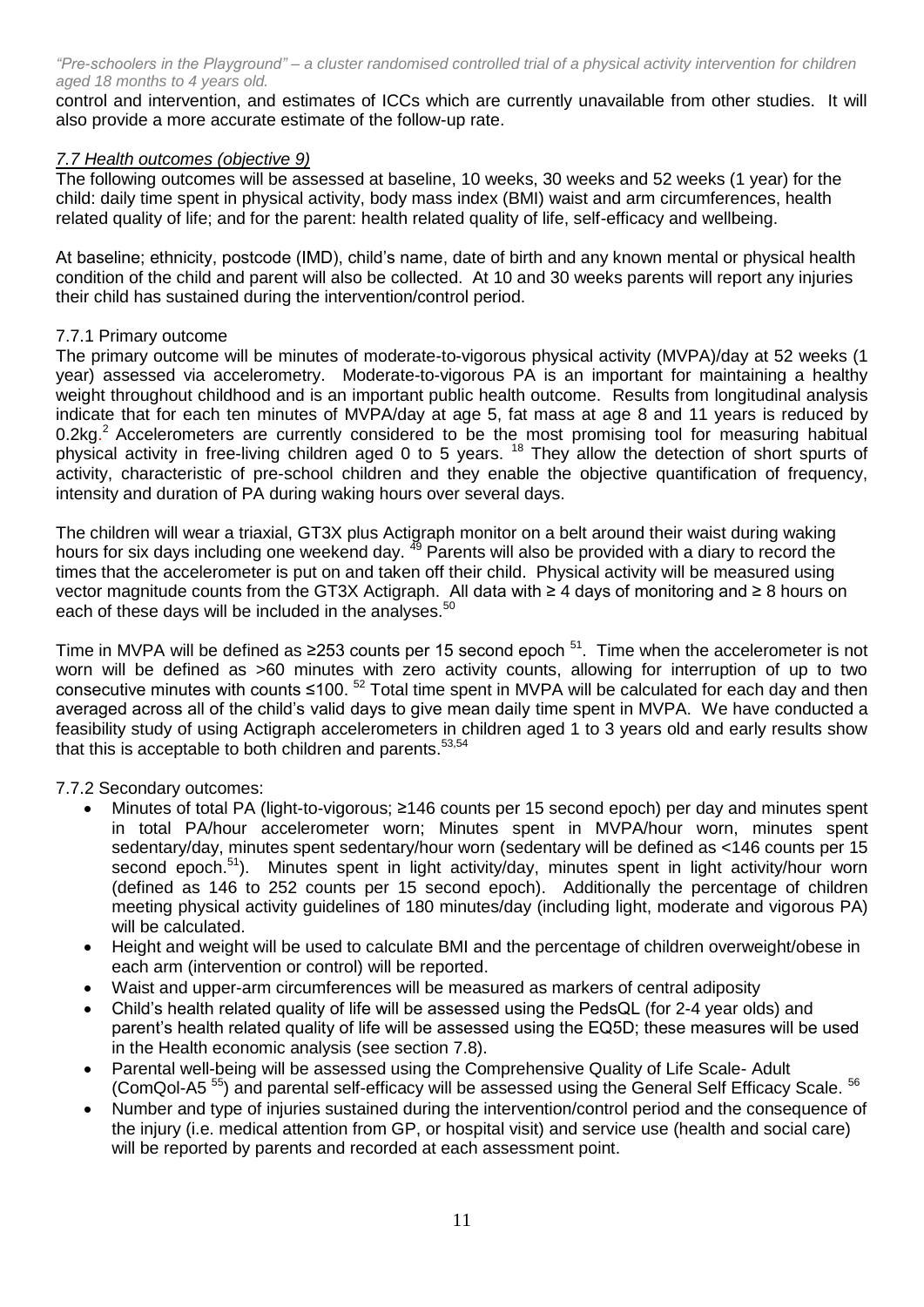# *7.8.* Health economics *(objectives 10, 11, 12 section 2).*

We will explore the possibility of using routine databases to capture relevant resource use and we will back this up with participant questionnaires. The latter will also be used to capture quality of life measures. If the data can be collected reliably, an exploratory evaluation will assess whether the addition of the PiP intervention is likely to be cost-effective in the pilot trial. It is acknowledged that the benefits of PiP may be generated over a longer time frame than captured by the trial. We will thus conduct a "within-trial" analysis and, if possible, an analysis of the costs and benefits associated with the intervention modelled over a more appropriate time horizon. A key part of the economic analysis will be to identify potential sources of data to populate a longer term economic model.

# *7.8.1Within trial analysis*

The health economist will be blinded to the allocation of schools during the analysis of the data.Analysis will present the outcome measures described in section 7.7. In addition, the delivery costs and the resource use associated with the intervention (for example, health service usage including GP visits, A&E attendances) will be estimated. The trial assesses a large number of primary and secondary outcomes. Hence, for a complete picture of the trials results, all the costs and outcomes will be presented in a descriptive and disaggregated way.

# *7.8.2 Extrapolation to longer term*

A review of the literature will be conducted to establish whether it is possible to make links between short term outcomes measured in the trial and longer term quality of life, and therefore populate the model.

# *7.8.3 Generating cost data and presentation of results*

Resource use (health and social care services) will be recorded as above. Unit costs estimated from the published literature and government sources will be presented. These unit costs will then be applied to the relevant resource use. Each total cost item will then be summed to generate a total cost per trial participant. For this exploratory analysis, where it is considered appropriate, cost and QALY data will be synthesised to generate an Incremental Cost-Effectiveness Ratio (ICER) where the additional cost of the intervention is formally compared with the additional benefit. Probabilistic sensitivity analyses will be conducted to characterise the uncertainty around the adoption decision (depicted using Cost-Effectiveness Acceptability Curves) and to assess the potential and value of further research in this area.

# **8. Criteria for success of the Pilot trial (objective 13 section 2)**

The pilot trial will be deemed successful and lead to the development of a proposal for a fully powered RCT appropriate if:

- No more than 40 schools were approached to recruit 8 schools to the study and at least 15 preschool children at each school were recruited.
- There is at least 70% retention to the intervention at 10 weeks (this figure is based on results from previous physical activity interventions in this age group which have reported intervention retention rates at 6 months of  $70 - 75\%$ <sup>34</sup>)

The criteria for success will provide the basis for interpreting the results of the pilot and determine whether it is appropriate to proceed to a full trial. Depending upon the study results, one of the following outcomes will occur:

- a) Stop the main study is not feasible
- b) Continue, but modify the protocol (feasible with modifications)
- c) Continue without modifications, but monitor closely (feasible with close monitoring)
- d) Continue without modification (feasible as it is)

These interpretations are based on methodology for pilot studies described by Thabane et al., 2010 REF

# **9. Analysis**

The statistician will be blinded to the allocation of schools during the analysis of the data.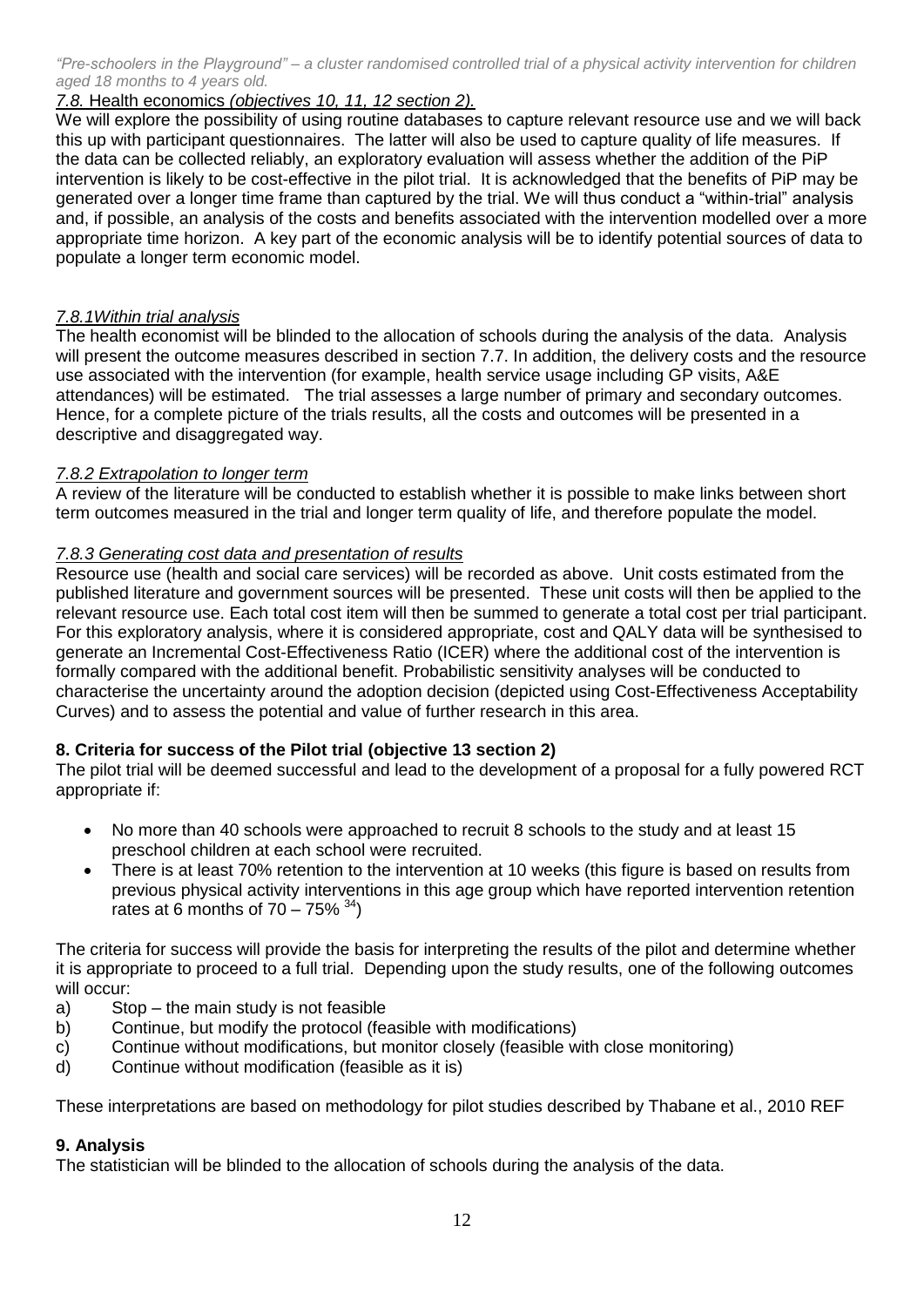For both arms the numbers of schools and children approached, randomly assigned, receiving PiP or control, completing the study protocol, and providing outcome data will be summarised. The number of children withdrawing from the intervention and/or the trial, and where available the reasons for withdrawal, will be summarised by arm. For each data collection point the number of non-attenders will be calculated for each arm and attendance rates compared.

While the main aim of this study is to establish practicality, feasibility, recruitment rates and samples size in order to inform a full-scale trial, and although it is unlikely that the small sample size will result in effectiveness being established, we will none the less test the primary outcome to mimic practice in a fullscale trial. We must emphasise that results from this analysis will be treated as preliminary and interpreted with caution. <sup>57,58</sup> As the number of clusters is low, we will utilise cluster summary statistics rather than multi-level modelling. <sup>59,60</sup> The analysis will be carried out using school as the unit of analysis and the mean MVPA/day for the individuals in the school as the outcome variable. A weighted linear regression model will be used to compare the treatment arms weighted by the number of participants followed up in each cluster and adjusted for the baseline average MVPA/day for each cluster. We will assess whether playground environment and local environment have a significant impact upon intervention uptake, attendance and changes in levels of physical activity. If they are found to be significant we will consider stratifying schools according to their environment in the full trial.

The qualitative interview data (from parents, parent involvement workers and head teachers; see section 7.4 and 7.5) will be analysed using the constant comparison method through thematic coding of the data.<sup>61</sup> Coding will take place using a combination of a prior themes and emergent themes. Negative cases will actively be sought throughout the analysis and emerging ideas and themes modified in response.<sup>62</sup> ATLASti software will aid data handling.

# **10. Ethical arrangements**

Ethical approval will be sought prior to the pilot RCT commencing. An ethics application will be prepared jointly between the research team and senior managers at the local authority, and submitted to the Bradford Research NHS Ethics Committee. Primary Schools that decide to take part in the trial will be asked to sign an agreement with the research team, to ensure they understand their role and responsibilities in the trial and to ensure on-going support. The recruitment of schools and families is described in section 3.1 and 3.2. The intervention is a low risk programme of child play and PA and we do not anticipate ethical concerns in its implementation. Parents or carers will be responsible for any accidents. Parents will confirm that they understand that this is their responsibility when they sign the study consent form. School first aiders will treat cuts and scrapes. Activity data collection with accelerometers is potentially the most invasive aspect of the study. We have extensive local experience with such data collection and have identified no significant ethical issues.<sup>53, 54</sup>

# **11. Research Governance**

The trial will be sponsored by Bradford Institute for Health Research and will be fully compliant with the Research Governance Framework for Health and Social Care.<sup>63</sup> Systems are in place to ensure that new applications for research and on-going studies comply with the applicable legislation and good practice guidance. For example, there is a system to ensure each project has secured a study sponsor prior to the research commencing, that the study has adequate funding in place for the life of the study and that management arrangements are put and kept in place to ensure compliance with regulatory requirements and the Trust's own policies and procedures including information governance and incident reporting. Regular GCP training sessions are run by trained NIHR GCP Facilitators based in the Bradford Institute for Health Research.

In order to protect the trial participants the following provisions will be made/upheld; the trial has been designed to minimise the burden of participants and any foreseeable risk in relation to the intervention involved; the explicit wishes of the participant will be respected including the right to withdraw from the trial at any time; the interest of the participant will prevail over those of science and society; provision will be made for indemnity by the investigator and sponsor.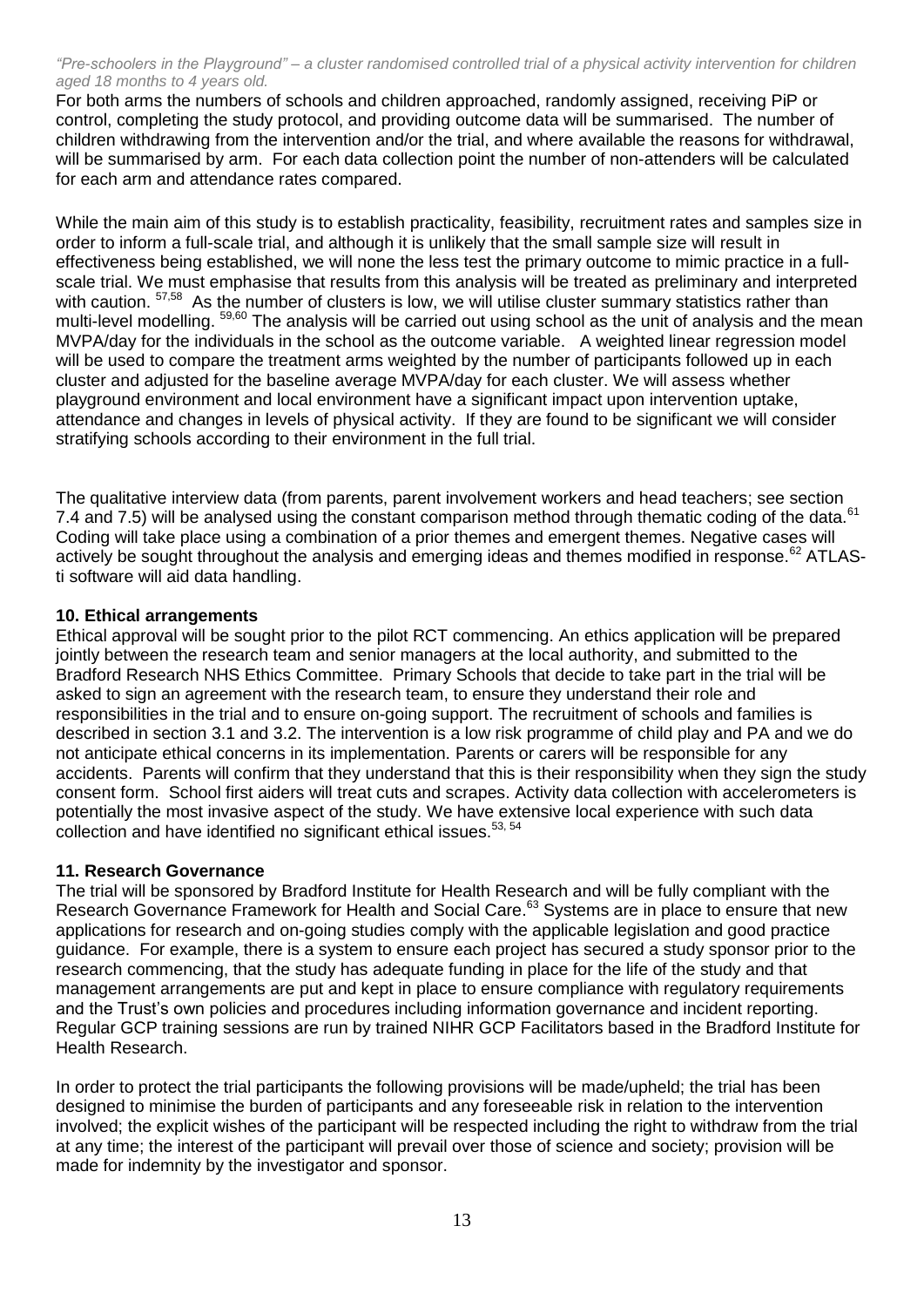We have spoken to two schools and Bradford Teaching Hospitals Trust (BTHT) Legal Service about the issue of Insurance. Our understanding is that BTHT (the study sponsor) will cover the Insurance for the research i.e. the data collection, data management etc. The schools' public liability insurance will cover any accidents that occur on school premises for which blame might be apportioned to them. This will be clarified with schools before they agree to participate in the study.

We will set up a Study Steering Committee (SSC) to oversee and guide the research. Independent experts will be invited to join this group. They will include Professor Greet Cardon, expert in pre-school physical activity interventions, a representative from Play England, and other experts in clinical trials and public health interventions. We will also invite observers from NIHR PHR to the meetings. Due to the low risk nature of this trial, we request not to set up an independent Data Monitoring and Ethics Committee (DMEC), but instead to include a monitoring role within the remit of the SSC, to review of all serious adverse events which are thought to be intervention related and unexpected. The committee's terms of reference and meetings minutes will be sent to NIHR regularly.

York Trials Unit is a partner in this research. It is a fully accredited clinical trials unit providing management advice and support in addition to strong academic credentials to clinical trials across a range of clinical areas. Quality assurance is a key element in ensuring the efficacy of all York Trials Unit trials.

# **12. Project timetable and future plans**

The duration of the project will be 22 months and the study will begin in June 2012. A Gantt chart of the project time table is shown in the Appendix 5, Figure 2. Recruitment of 8 schools will occur in September 2012.The study will be frequently reviewed at steering group meetings and parent panel meetings (see Gantt chart, Appendix Figure 2).

If the pilot trial meets the criteria for success (detailed in section 8) a funding application will be written requesting funds for a fully powered cluster RCT of the PiP intervention. As part of the full RCT the study will link with the national child measurement programme (using links established by BiB), all the children will have their height and weight measured and BMI calculated in reception and year 6 at school. These data will serve as long-term follow up for the children participating in the study.

If the full RCT finds PiP to be effective it will be rolled out to schools. This integration into local practice will be led by Shirley Brierley, the public health consultant who is a co-applicant on this application. In addition, because of the ethnic segregation which exists within schools in Bradford we feel that PiP will be transferable to other deprived areas of the country with both predominantly white communities and also South Asian communities (e.g. Leicester, Birmingham, Bedford and the London boroughs of Newham, Harrow and Brent).

# **13. Members of the Public**

We have extensive experience in patient and public involvement in research, including a current £2 million NIHR programme grant investigating new approaches to involving patients in their care. We have found that patient and public panels provide a much more effective approach towards co-production of research. We hope to build on this experience with parental involvement in this trial. The parent panel will meet five times during the project. Their role will be:

- To feedback on decisions and key issue identified in the study
- To review research plans and protocols as they progress
- To provide a parent's perspective on research plans and progress
- To provide advice on progress and recommend how public involvement can be strengthened
- To review results and implications for families
- To recommend how best to implement findings into practice

# **14. Involvement of school practitioners**

After consultation with the Education Bradford and the Children's Services at Bradford Metropolitan Council we have decided to strengthen schools involvement through local area partnerships (LAPs). There are nine LAPs (Bradford East (3), Bradford South (2) Bradford West (3) and Shipley (1)) covering all primary schools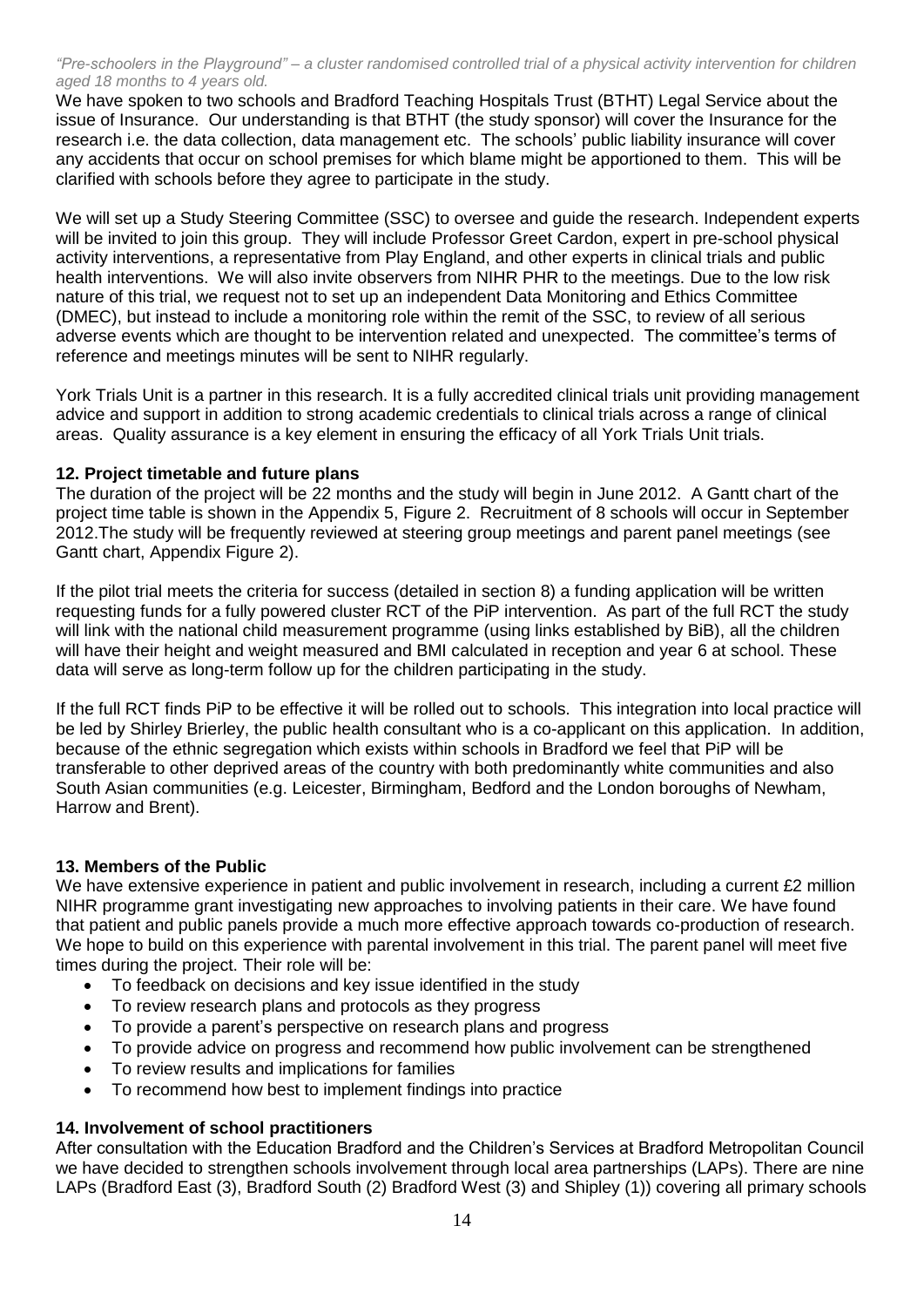in our sampling frame. Head teachers represent each school and attend meetings every half term. During this pilot study we will work in close partnership with these teachers to ensure that the intervention is adapted to the local context and acceptable to local schools. Three of the chairs of these LAPs will join the trial steering group to provide feedback from each locality (Bradford South Bradford East, Bradford West, (including Shipley) to the steering group and promote a strong practitioner voice in the development and implementation of the trial.

# **15. References**

- (1) Reilly JJ. Physical activity, sedentary behaviour and energy balance in the preschool child: opportunities for early obesity prevention. *Proc Nutr Soc* 2008;67:317-25.
- (2) Janz KF, Kwon S. Letuchy EM et al. Sustained effect of early physical activity on body fat mass in older children. Am J Prev Med. 2009;37(1):35-40
- (3) Ogden CL, Carroll MD, Curtin LR,et al. Prevalence of overweight and obesity in the United States, 1999-2004. *JAMA.* 2006;295(13):1549-1555.
- (4) Wang, Y. and T. Lobstein, Worldwide trends in childhood overweight and obesity. International *Journal of Pediatric Obesity* 2006;1(1):11-25.
- (5) Olds T, Maher C, Zumin S et al. Evidence that the prevalence of childhood overweight is plateauing: data from nine countries. Int J pediatr Obes, 2011;6:342-360.
- (6) The NHS Information Centre for Health and Social Care. National Child Measurement Programme 2010/2011. Available from:http://www.ic.nhs.uk/webfiles/publications/003\_Health\_Lifestyles/ncmp%202010-
- 11/NCMP 2010 11 Report.pdf (7) Epstein LH, Paluch RA, Gordy CC, et al. Decreasing sedentary behaviors in treating pediatric obesity. *Arch Pediatr Adolesc Med.* 2000;154(3):220-226.
- (8) Department of Health *At least five a week:* Evidence on the impact of physical activity and its relationship to health. A report from the Chief Medical Officer (2004).

www.dh.gov.uk/en/Publicationsandstatistics/Publications/PublicationsPolicyAndGuidance/DH\_4080994

- (9) Martinez-Gomez D, Eisenmann JC, Tucker J et al. Associations between moderate-to-vigorous physical activity and central body fat in 3–8-year-old children. Int J of Pediatr Ob. 2011;(6):611-614
- (10)Gortmaker SL, Peterson K, Wiecha J, et al. Reducing obesity via a school-based interdisciplinaryintervention among youth: Planet Health. *Arch Pediatr Adolesc Med.* 1999;153(4):409-418.
- (11)Shea S, Basch CE, Gutin B, et al. The rate of increase in blood pressure in children 5 years of age is related to changes in aerobic fitness and body mass index. *Pediatrics.* 1994 Oct;94(4 Pt 1):465- 70.
- (12[\)Sääkslahti A,](http://www.ncbi.nlm.nih.gov/pubmed?term=%22S%C3%A4%C3%A4kslahti%20A%22%5BAuthor%5D) [Numminen P,](http://www.ncbi.nlm.nih.gov/pubmed?term=%22Numminen%20P%22%5BAuthor%5D) [Varstala V,](http://www.ncbi.nlm.nih.gov/pubmed?term=%22Varstala%20V%22%5BAuthor%5D)et al. Physical activity as a preventive measure for coronary heart disease risk factors in early childhood. *[Scand J Med Sci Sports](http://www.ncbi.nlm.nih.gov/pubmed?term=saakslahti%20AND%20physical%20activity)*.2004;14:143-9.
- (13)Shankaran S, Bann C, Das A, et al. Risk for obesity in adolescence starts in early childhood. J Perinatol. 2011
- (14) Herman KM, Craig CL, Gauvin L, et al. Tracking of obesity and physical activity from childhood to adulthood: the Physical Activity Longitudinal Study*. Int J Pediatr Obes.* 2009;4:281-8.
- (15) Department of Health, Physical Activity, Health Improvement and Protection. Start Active, Stay Active: A report on physical activity from the four home countries' Chief Medical Officers. Jul 2011[.http://www.dh.gov.uk/prod\\_consum\\_dh/groups/dh\\_digitalassets/documents/digitalasset/dh\\_12](http://www.dh.gov.uk/prod_consum_dh/groups/dh_digitalassets/documents/digitalasset/dh_128210.pdf) [8210.pdf](http://www.dh.gov.uk/prod_consum_dh/groups/dh_digitalassets/documents/digitalasset/dh_128210.pdf)
- (16)Allender S, Foster C, Scarborough P et al. The burden of physical activity-related ill health in the UK. *Journal of Epidemiology and Community Health 2007* 61: 344–348.
- (17) NHS Information Centre for Health and Social Care *Health Survey for England 2008: Physical Activity and Fitness.* London: NHS Information Centre for Health and Social Care 2009.
- (18)Oliver M, Schofield GM, Kolt GS. Physical activity in preschoolers: understanding prevalence and measurement issues. *Sports Med*. 2007;37(12):1045-70.
- (19) Reilly JJ, Okely AD, Almond L et al. *Making the Case for UK Physical Activity Guidelines for Early Years: Recommendations and draft summary statements based on the current evidence.* Working paper 2009.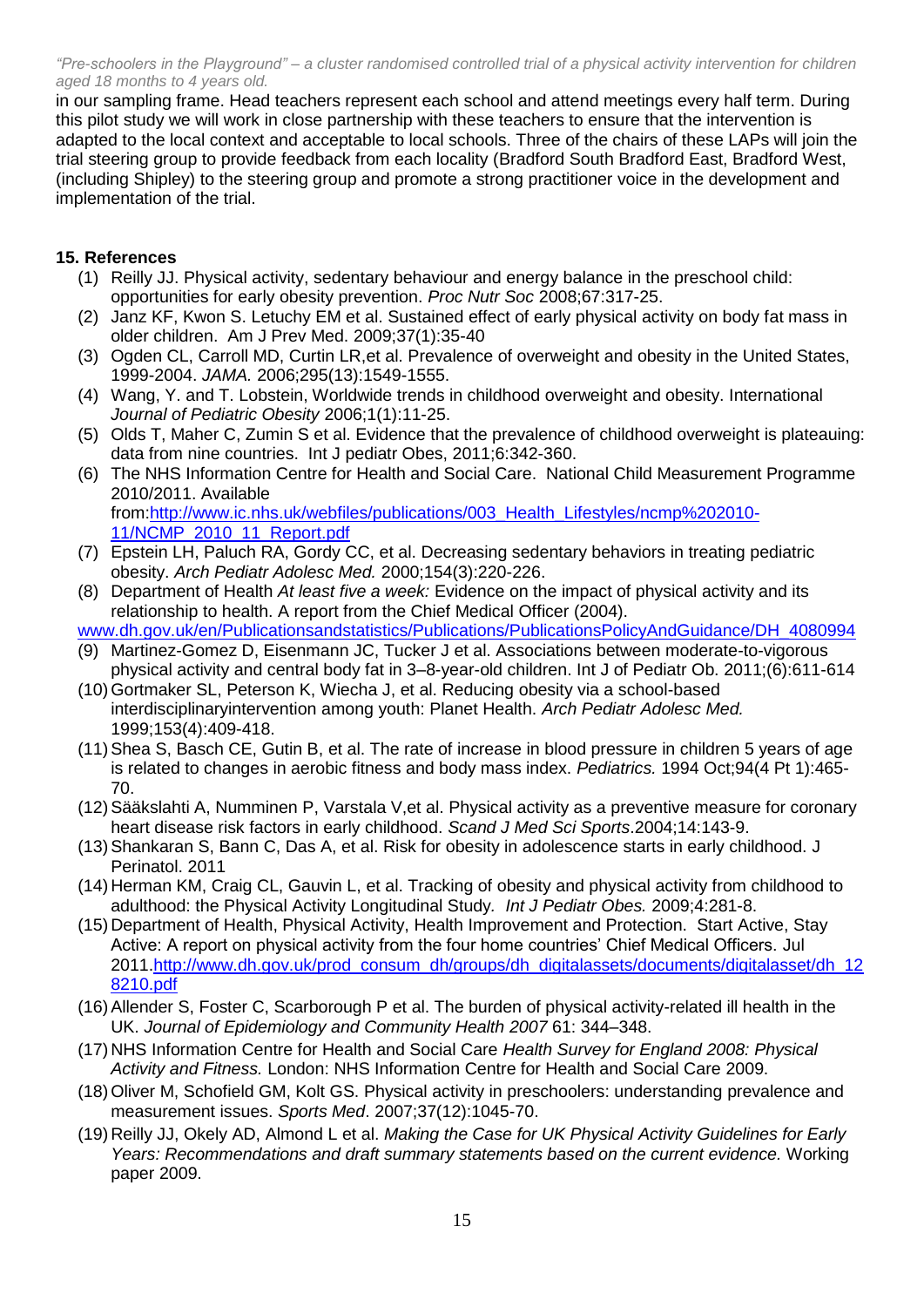- (20)O'Dwyer MV. Physical activity in non-overweight and overweight UK preschool children: Preliminary findings and methods of the Active Play Project. Science and Sports 2011;Epub: doi:10.1016/j.scispo.2011.01.006.
- (21) Reilly JJ. Total energy expenditure and physical activity in young Scottish children: mixed longitudinal study. *Lancet* 2004;363:211-2.
- (22) Nutbeam D. The challenges to provide evidence in health promotion, *Health Promotion International* 1999;14:99-101
- (23) Nixon CA, Moore HJ, Douthwaite W, Gibson EL, Vogele C, Kreichauf S, Wildgruber A, Manios Y and Summerbell CD on behalf of the ToyBox-study group. Identifying behavioural models and behaviour change strategies underpinning successful pre-school and school-based obesity prevention interventions aimed at four to six year olds: a systematic review. *Obesity Reviews* (in press)
- (24)Bandura A. Social Learning Theory. New York: General Learning Press; 1977.
- (25)Bandura A. Self-efficacy: the exercise of control. New York: Freeman; 1997.
- (26)Sallis JF, Prochaska JJ, Taylor WC. A review of correlates of physical activity of children and adolescents. *Med Sci Sports Exerc.* 2000;32:963–975.
- (27)Ferreira I, Horst K Van der, Wendel-Vos W,et al.. Environmental correlates of physical activity in youth - a review and update. *Obes Rev.* 2006;8:129–154.
- (28) Cleland V, Crawford D, Baur LA, et al. A prospective examination of children's time spent outdoors, objectively measured physical activity and overweight. *Int J Obes.* 2008;32:1685–93.
- (29) Cooper AR, Page AS, Wheeler BW, et al. Patterns of GPS measured time outdoors after school and objective physical activity in English children: the PEACH project. *Int J Behav Nutr Phys Act*. 2010 Apr 22;7:31.
- (30) [Ridgers ND,](http://www.ncbi.nlm.nih.gov/pubmed?term=%22Ridgers%20ND%22%5BAuthor%5D) Fairclough SJ, [Stratton G.](http://www.ncbi.nlm.nih.gov/pubmed?term=%22Stratton%20G%22%5BAuthor%5D) Variables associated with children's physical activity levels during recess: the A-CLASS project. *[Int J Behav Nutr Phys](http://www.ncbi.nlm.nih.gov/pubmed/20937142) Act*. 2010;12;7:74.
- (31)Taylor RW, Farmer VL, Cameron SL,et al. School playgrounds [and physical activity](http://www.ncbi.nlm.nih.gov/pubmed/21521530) policies as predictors of school [and home time activity.](http://www.ncbi.nlm.nih.gov/pubmed/21521530) *Int J Behav Nutr Phys Act.* 2011;27;8:38.
- (32) Hannon JC, Brown BB. Increasing preschoolers' physical activity intensities: an activity-friendly preschool playground intervention. *Prev Med.* 2008;46(6):532-6.
- (33) [Cardon](http://www.ncbi.nlm.nih.gov/pubmed?term=%22Cardon%20G%22%5BAuthor%5D) G, [Labarque V,](http://www.ncbi.nlm.nih.gov/pubmed?term=%22Labarque%20V%22%5BAuthor%5D) [Smits D,](http://www.ncbi.nlm.nih.gov/pubmed?term=%22Smits%20D%22%5BAuthor%5D)et al.. Promoting physical activity at the pre-school playground: the effects of providing markings and play equipment. *[Prev Med](http://www.ncbi.nlm.nih.gov/pubmed/19236894)*. 2009 Apr;48(4):335-40.
- (34) [Hesketh](http://www.ncbi.nlm.nih.gov/pubmed?term=%22Hesketh%20KD%22%5BAuthor%5D) KD, [Campbell](http://www.ncbi.nlm.nih.gov/pubmed?term=%22Campbell%20KJ%22%5BAuthor%5D) KJ. Interventions to prevent obesity in 0-5 year olds: an updated systematic review of the literature. *[Obesity](http://www.ncbi.nlm.nih.gov/pubmed/20107458)*.2010;18 Suppl 1:S27-35.
- (35)Finch C, Valuri G, Ozanne Smith J. Sport and active recreation injuries in Australia: evidence from emergency department presentations. *Br J Sports Med*.1998;32 :220– 225
- (36) Nolan T, Penny M. Epidemiology of non-intentional injuries in an Australian urban region: results from injury surveillance. *J Paediatr Child Health.*1992;28 :27– 35
- (37[\)Spinks](http://www.ncbi.nlm.nih.gov/pubmed?term=%22Spinks%20AB%22%5BAuthor%5D) AB, [McClure RJ,](http://www.ncbi.nlm.nih.gov/pubmed?term=%22McClure%20RJ%22%5BAuthor%5D) [Bain C,](http://www.ncbi.nlm.nih.gov/pubmed?term=%22Bain%20C%22%5BAuthor%5D) et al. Quantifying the association between physical activity and injury in primary school-aged children. *[Pediatrics.](http://www.ncbi.nlm.nih.gov/pubmed/16818536)* 2006;118(1):e43-50.
- (38[\)Baker](http://www.ncbi.nlm.nih.gov/pubmed?term=%22Baker%20T%22%5BAuthor%5D) T, [Masud H.](http://www.ncbi.nlm.nih.gov/pubmed?term=%22Masud%20H%22%5BAuthor%5D) Liability risks for after-hours use of public school property to reduce obesity: a 50-state survey. *[J Sch Health](http://www.ncbi.nlm.nih.gov/pubmed?term=Baker%20AND%20liability%20risk%20for%20after%20hours%20use%20of%20public%20school)*. 2010;80(10):508-13.
- (39) Health Profile Bradford. Department of Health 201[1http://www.apho.org.uk/default.aspx?QN=HP\\_METADATA&AreaID=50328](http://www.apho.org.uk/default.aspx?QN=HP_METADATA&AreaID=50328)
- (40)Born in Bradford Collaborative Group. Born in Bradford, a cohort study of babies born in Bradford and their parents: protocol for recruitment phase. *BMC Public Health* 2008; 8:327
- (41)Fischbacher CM. How physically active are South Asians in the United Kingdom? A literature review. *J Public Health* 2004;26:250-8.
- (42)Owen CG. Ethnic and gender differences in physical activity levels among 9-10-year-old children of white European, South Asian and African-Caribbean origin: the Child Heart Health Study in England (CHASE Study). *Int J Epidemiol* 2009;38:1082-93.
- *(43)*The Marmot review. Fair Society, Healthy Lives: A Strategic Review of Health Inequalities in England Post-2010

*http://www.marmotreview.org/AssetLibrary/pdfs/Reports/FairSocietyHealthyLives.pdf*

(44) Costa S, Clemes S, Barber S, et al. Barriers and facilitators for the regular practice of physical activity in white and pakistani toddlers. 16<sup>th</sup> Annual ECSS-Congress 2011 <http://www.ecss2006.com/asp/CONGRESS/ScPro1AbstractText.asp?MyAbstractID=1238>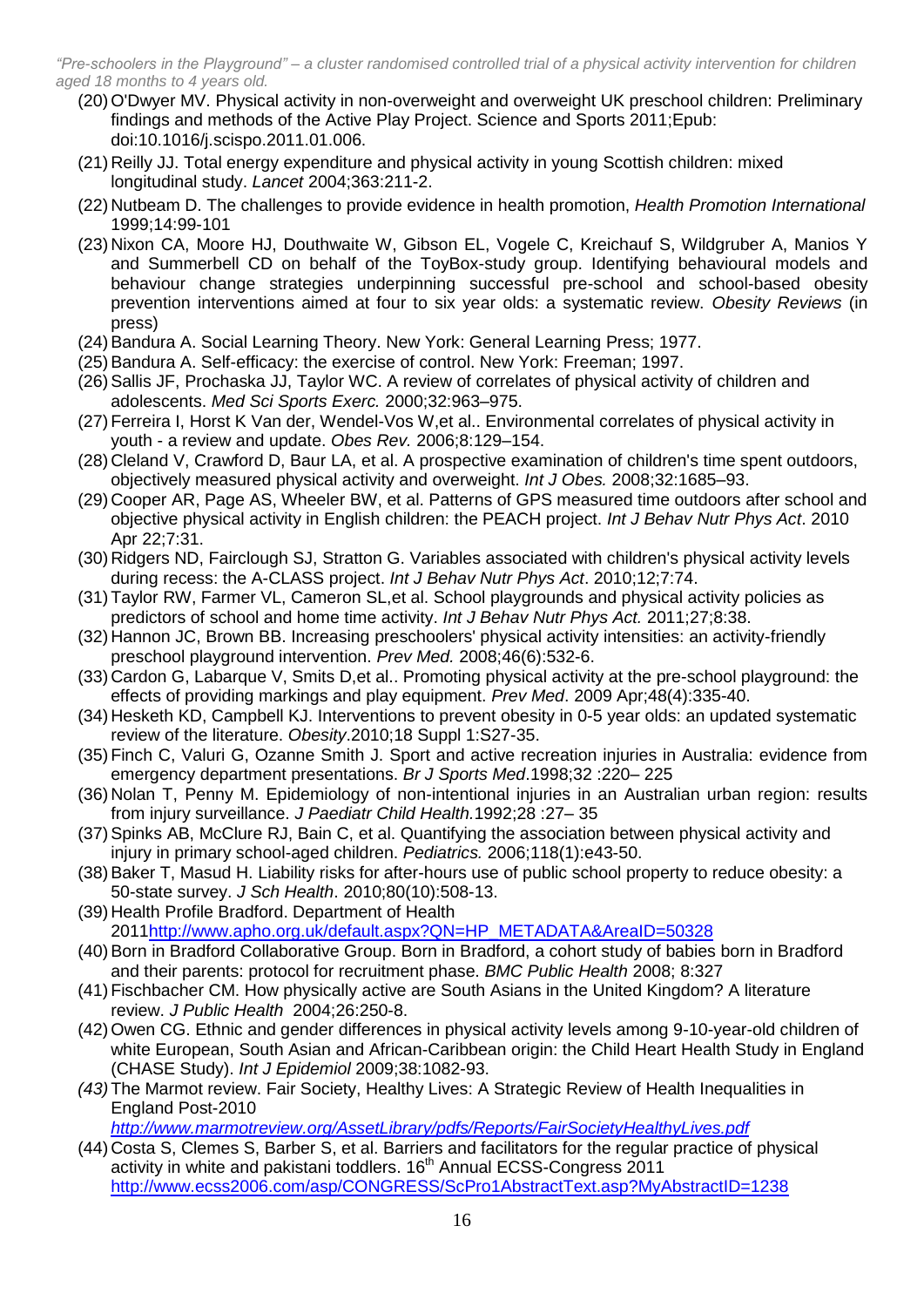- (45) Murray DM (1998). Design and analysis of group-randomized trials. Oxford: Oxford University Press.
- (46) Julious SA. Sample size of 12 per group rule of thumb for a pilot study. Pharmaceutical Statistics 2005;4:287-291
- (47)Vale S, Santos R, Soares-Miranda L, et al. Objectively Measured Physical Activity and Body Mass Index in Preschool Children *Int J Pediatr.* 2010
- (48)Patton MQ, Qualitative evaluation and Research Methods (2nd ed.). Newbury Park, CA: Sage; 1990.
- (49[\)Van Cauwenberghe](http://www.ncbi.nlm.nih.gov/pubmed?term=%22Van%20Cauwenberghe%20E%22%5BAuthor%5D) E, [Gubbels J,](http://www.ncbi.nlm.nih.gov/pubmed?term=%22Gubbels%20J%22%5BAuthor%5D) [De Bourdeaudhuij I](http://www.ncbi.nlm.nih.gov/pubmed?term=%22De%20Bourdeaudhuij%20I%22%5BAuthor%5D) et al.Feasibility and validity of accelerometer measurements to assess physical activity in toddlers. *[Int J Behav Nutr Phys Act.](http://www.ncbi.nlm.nih.gov/pubmed?term=cauwenberghe%20AND%20toddlers)* 2011;26;8(1):67.
- (50)Fitzgibbon ML, [Stolley MR,](http://www.ncbi.nlm.nih.gov/pubmed?term=%22Stolley%20MR%22%5BAuthor%5D) [Schiffer LA](http://www.ncbi.nlm.nih.gov/pubmed?term=%22Schiffer%20LA%22%5BAuthor%5D) et al. Hip-Hop to Health Jr. Obesity Prevention Effectiveness Trial: postintervention results. Obesity 2011;19(5):994-1003
- (51) Cliff DP. Methodological considerations in using accelerometers to assess habitual physical activity in children aged 0-5 years. *J Sci Med Sport* 2009;12:557-67.
- (52)Troiano RP, Berrigan D, Dodd KW et al. Physical activity in the United States measured by accelerometer. *Med Sci Sports Exerc* 2008;40:181–188.
- (53) Costa, S, Barber, S, Akhtar, S et al. Feasibility of using activity monitors in surveillance studies with 2 to 3 year old white and pakistani children. ICAMPAM, Glasgow 2011.
- (54) Moore HJ, McLure SA, Ells LJ, et al. An evaluation of a creative dance programme in preschool children: quantitative findings from a 10 week pilot controlled trial. ISBNPA Minneapolis, 2010.
- (55) Cummins, R.A. The Comprehensive Quality of Life Scale: Development and evaluation. Proceedings. Health Outcomes and Quality of Life Measurement Conference. Australian Institute of Health and Welfare; 1995:18-24 http://www.deakin.edu.au/research/acqol/instruments/comqolscale/
- (56)Schwarzer, R, Jerusalem, M. Generalized Self-Efficacy scale. In J. Weinman, S. Wright, & M. Johnston, Measures in health psychology: A user's portfolio. Causal and control beliefs, 1995;35-37.
- (57) Lancaster GA, Dodd S and Williamson PR Design and analysis of pilot studies: recommendations for good practice. Journal of Evaluation in Clinical Practice, 10, 2, 307–312
- (58)Arain M, Campbell MJ , Cooper CL and Lancaster GA What is a pilot or feasibility study? A review of current practice and editorial policy. BMC Medical Research Methodology 2010,
- (59)Bland JM, Kerry SM. Trials randomised in clusters. British Medical Journal. 1997; 315: 600
- (60)Kerry SM, Bland JM. Analysis of a trial randomised in clusters. British Medical Journal. 1998; 316: 54
- (61)Silverman D. Interpreting Qualitative Data: Methods for Analyzing Talk, Text and Interaction: 3rd Ed. London: Sage; 2006.
- (62) Mays, N. & Pope, C. Rigour and qualitative methods. *BMJ* 1995;311:109-112.
- (63) Department of health. Research governance for health and social care.2005. http://www.dh.gov.uk/prod\_consum\_dh/groups/dh\_digitalassets/@dh/@en/documents/digitalasset/d h\_4122427.pdf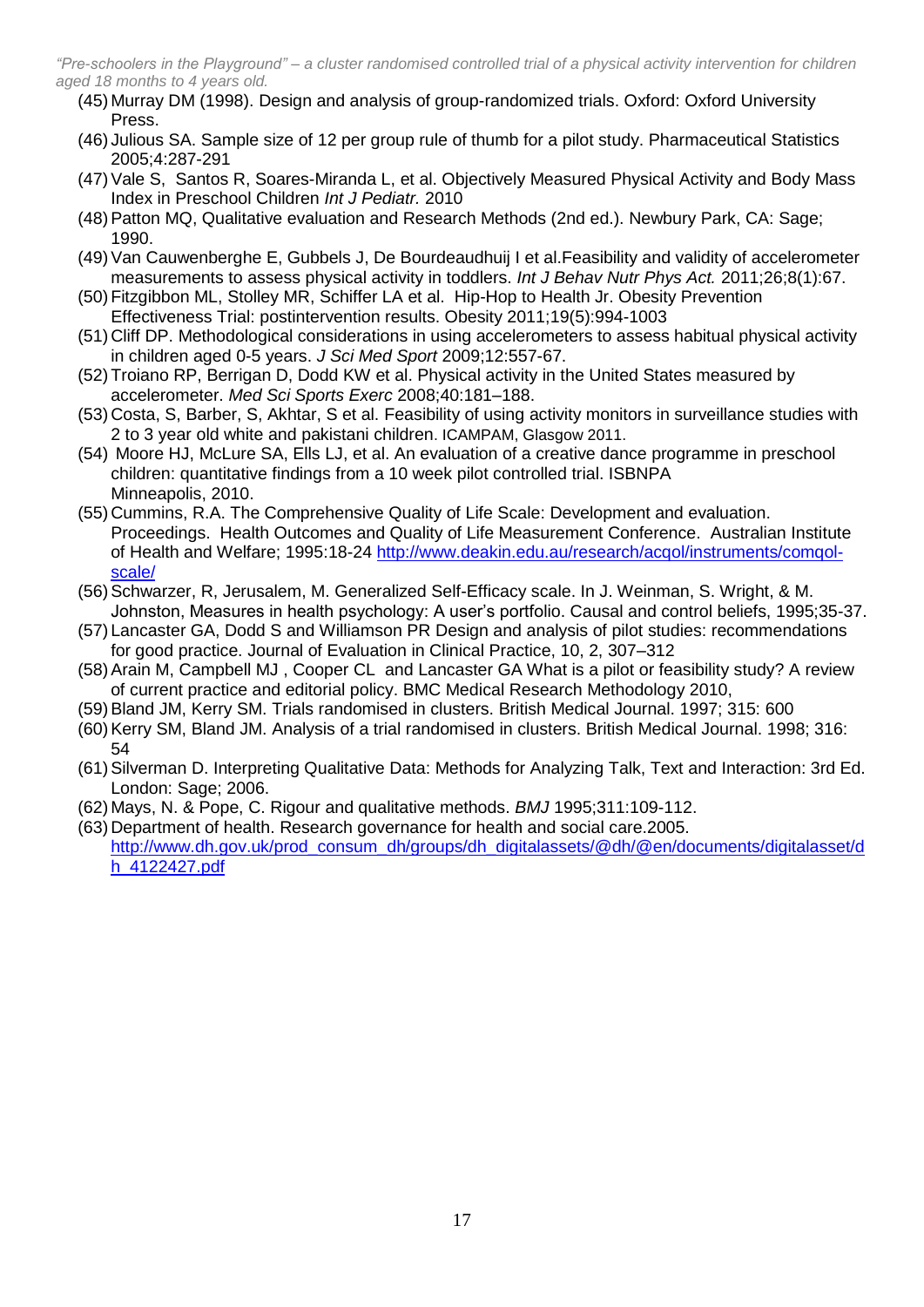### **16. Appendix**

# **APPENDIX 1. Figure 1: PiP pilot RCT flow diagram**

"Pre-schoolers in the Playground" – a pilot cluster randomised controlled trial of a physical activity intervention for children aged 18 months – 4 years old.

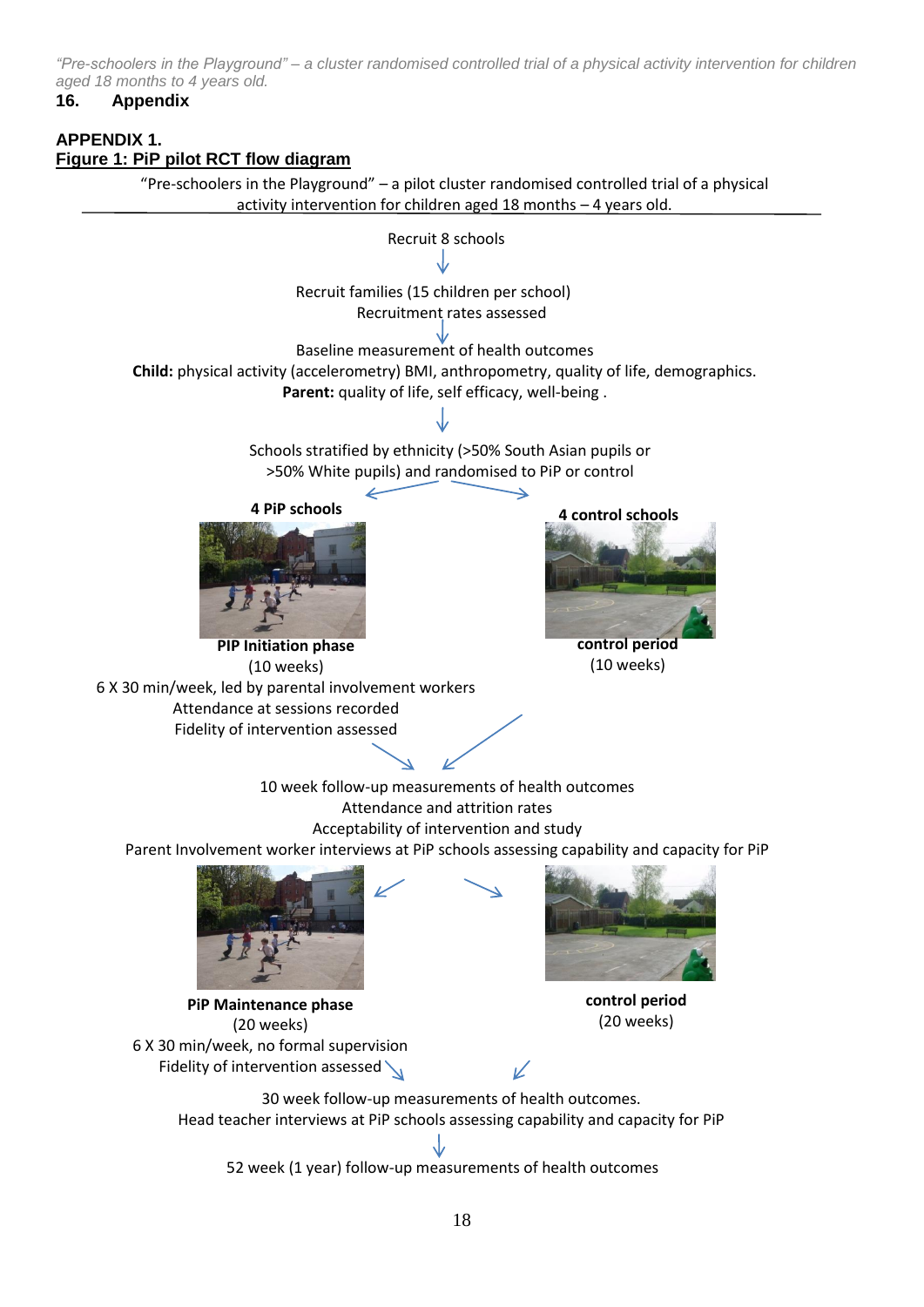# **APPENDIX 2**

# **Draft interview topic guide for parents/carers**

# **Introductions**

Talk through Participant Information Sheet for the interview, provide opportunity for questions about the interview, re-confirm the parent/carer's consent to take part.

# **Experience of taking part in the PiP pilot trial**

# **Recruitment and randomisation**

Can you tell me how did you first hear about the PiP study? *Prompt:* Letter sent home from school, spoke to community research administrator in playground

What was your initial reaction to receiving the invitation to take part in the PiP study? *Prompt:* What were your reasons for deciding to take part?

What did you think about the way that you were recruited to the PiP study? *Prompt:* Send a reply slip back, phoned by the community research administrator, what did you like/dislike about this process? How could we improve this?

What do/did you like/dislike about the written information about the study *(look through invitation letter, information sheet, consent form and reply slip with parent) Prompt:* English or Urdu version, How could we improve these?

What did you think about being randomised to one of the 2 groups in the study? *Prompt:* What do you understand randomisation to mean? How did you feel about being in the intervention/control group? Why was that?

# **Data collection (including accelerometry) and measurement time points**

We asked you and your child to attend 4 measurement sessions over a year, how did you find these? *Prompt:* How many times did you manage to come along? If you missed any, what would have helped you to attend? (time/place) What did you like/dislike about these sessions? How might we improve these measurement sessions for parents and children?

What did you think about the questionnaire that we asked you to fill in? *(look through questionnaire) Prompt*: How might we make it easier for parents to fill in these questionnaires i.e. complete at the appointment/complete at home/send back/ complete over the phone

How did you find recording your child's levels of physical activity over 6 days using a diary and the accelerometer that we gave you?

*Prompt:* What went well? What went less well? How can we make this easier for parents?

#### **Incentives**

Can I ask how important were the incentives in encouraging you to take part in the PiP study? Will they encourage you to finish the study?

*Prompt:* Why is that? How might it differ for you if you were in the other group (intervention versus control)

What types (e.g. vouchers, cash) of incentives do you think are appropriate for parents? What level (£) of incentives do you think are appropriate for parents?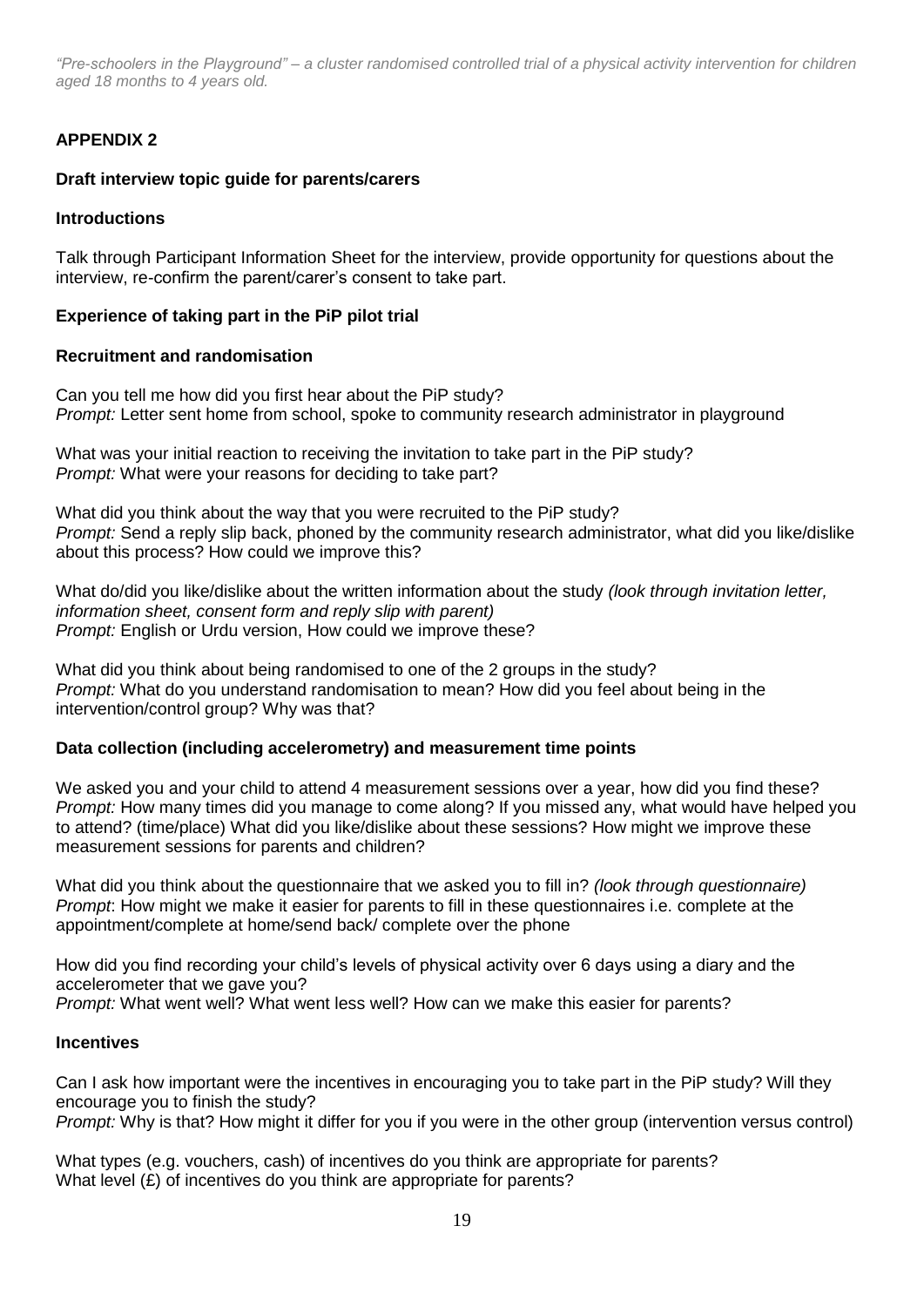# **Experience of taking part in playground intervention (intervention group only)**

What did you think of the PiP playground sessions? *Prompt:* What did you like about them? What did you dislike? What did your child do in the sessions? What were the benefits to your child? How can we improve the sessions?

How did the sessions change over time? *Prompt:* Parental involvement worker led sessions in term 1, no formal supervision in term 2. Which approach did you prefer? Why is that?

Approximately how many sessions a week did your child attend? *Prompts:* Were these before or after school? If you didn't manage to attend what would have helped you to do so?

How might we encourage more parents and children to come along to the sessions?

### **End interview**

Finally, is there anything else you want to tell us about the PiP Study?

### **Thank participant and let them know that they will receive a summary of the findings of the PiP study in due course.**

### **APPENDIX 3**

### **Draft interview topic guide for parent involvement workers**

#### **Introductions**

Talk through Participant Information Sheet for the interview, provide opportunity for questions about the interview, re-confirm the parent involvement worker's consent to take part.

# **Experience of leading the PiP playground sessions**

What has been your experience of leading the PiP playground session? *Prompt:* How have you found doing it? Have you had sufficient training and support? How can we improve this?

Can you tell me what a typical 30 minutes PiP playground session looked like? *Prompt:* Roughly how many children and parents were there? How did you go about organising the sessions? What types of activities did you include? What worked well / less well?

How about the 5 minute structured parent and child play sessions, what did they include? *Prompt:* How did they go? How did you modify the activities for different children? What worked well / less well?

What type of equipment was available for the sessions? *Prompt:* Did the parents and children use it? What other equipment would you suggest we make available?

How did you go about working with the parents encourage their children and to find other opportunities for activity for their child?

*Prompt:* How did that go? What worked well / less well?

How did you use the PiP leaflets with parents? *Prompt:* How did that go? What worked well / less well?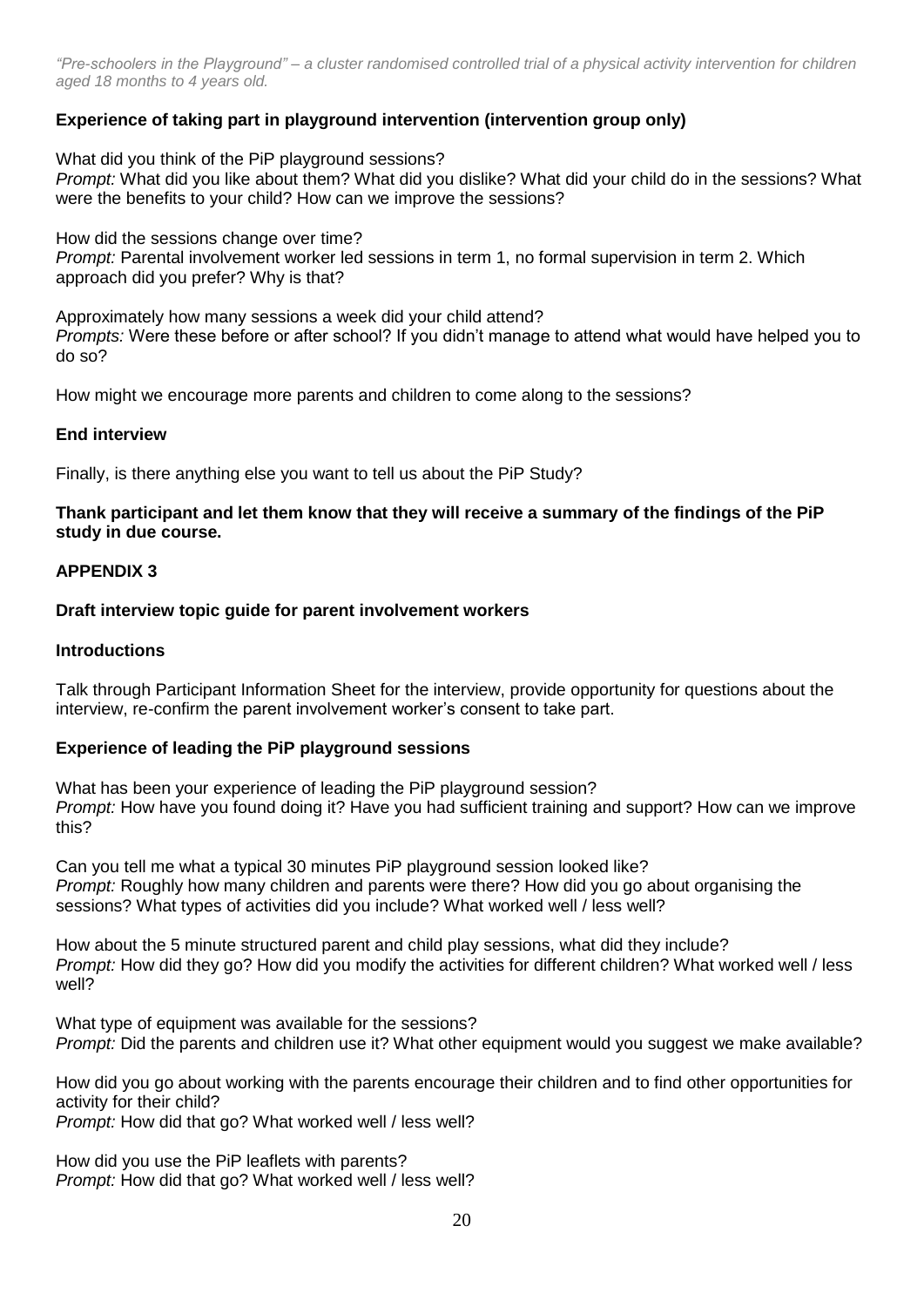How do you think we could improve the PiP playground sessions?

# **End interview**

Finally, is there anything else you want to tell us about the PiP playground sessions or the wider research study?

# **Thank participant and let them know that they will receive a summary of the findings of the PiP study in due course.**

# **APPENDIX 4**

**Draft interview topic guide for head teachers (telephone interview)**

# **Introductions**

Talk through Participant Information Sheet for the interview, provide opportunity for questions about the interview, re-confirm the head teacher's consent to take part.

# **Experience of the playground intervention**

Can you tell me what has been your experience of hosting the PiP playground sessions in your school? *Prompt:* From the perspective of the school, how has it gone? What has gone well / less well?

Have the sessions impacted on the school day? How? *Prompt:* What changes (if any) would you recommend we made?

In the first term, the playground sessions were led by a parent involvement worker, after that the sessions were not formally supervised, did that make any difference to the school? *Prompt:* How? Which did you prefer? Why is that?

Do you have any advice for us about encouraging other schools to take part? *Prompt:* What are your thoughts on the benefits to schools of hosting the PiP playground sessions? What about the disadvantages? What types (e.g. vouchers, cash) of incentives do you think are appropriate for schools? What level  $(E)$  of incentives do you think are appropriate?

# **End interview**

Finally, is there anything else you want to tell us about the PiP playground sessions or the wider research study?

### **Thank participant and let them know that they will receive a summary of the findings of the PiP study in due course.**